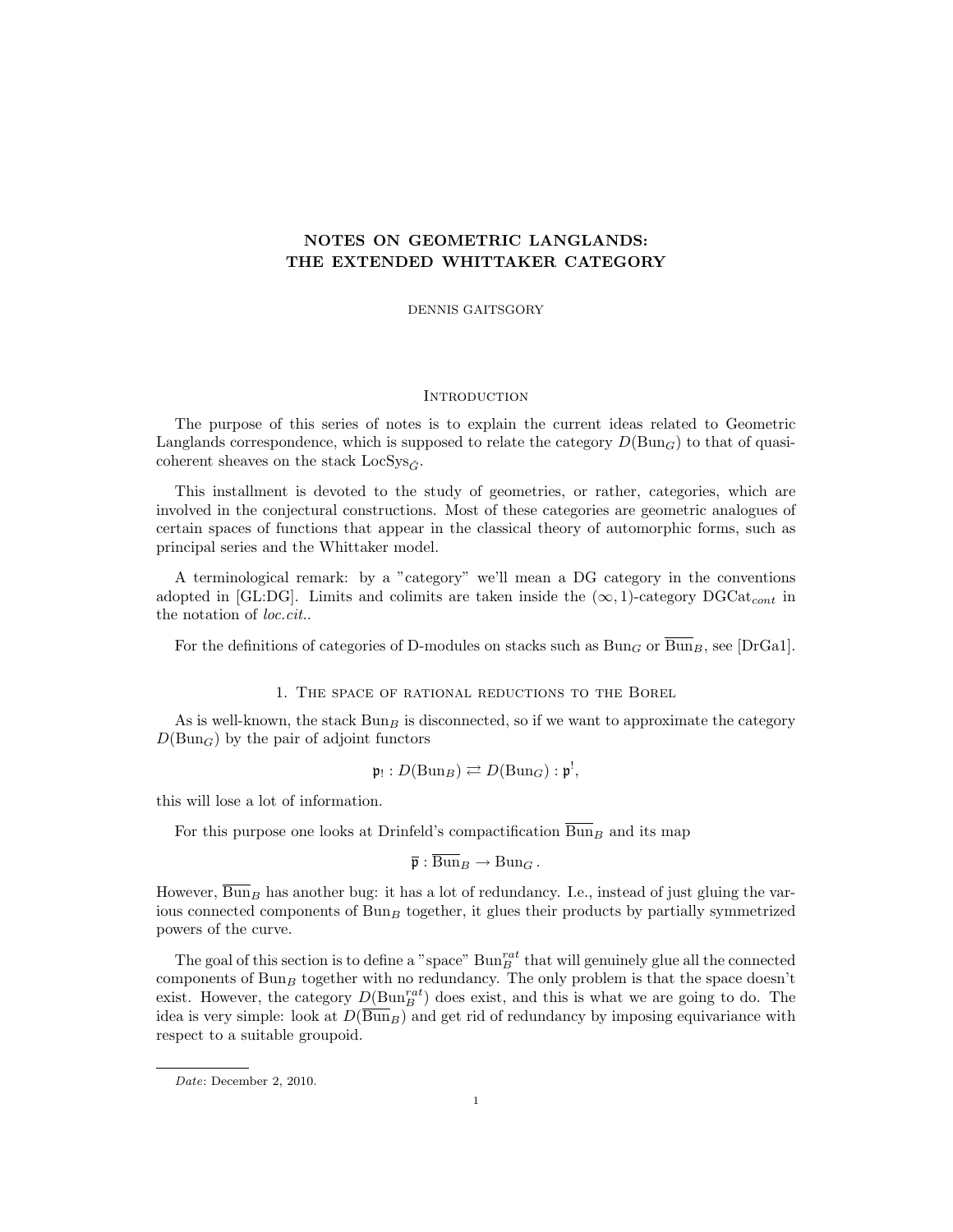1.1. The "space". Consider the stack  $\overline{\text{Bun}}_B$ . Let  $\mathcal{H}_{G,B}$  be the groupoid

$$
\mathfrak{H}_{G,B}\subset \overline{\operatorname{Bun}}_B\underset{\operatorname{Bun}_G}{\times}\overline{\operatorname{Bun}}_B
$$

that consists of pairs of generalized B-reductions on a given G-bundle, which agree at the generic point of the curve.

We define the category  $D(\text{Bun}_{B}^{rat})$  as the equivariant category of  $D(\overline{\text{Bun}}_B)$  with respect to  $\mathfrak{H}_{G,B}.$ 

Remark. One can show that  $\text{Bun}_{B}^{rat}$  doesn't exist as an Artin stack, i.e., a stack endowed with a map  $\overline{\text{Bun}}_B \to \text{Bun}_B^{rat}$  which induces the forgetful functor  $D(\text{Bun}_B^{rat}) \to D(\overline{\text{Bun}}_B)$ . <sup>1</sup> However, we'll treat it as such for notational purposes.

1.2. Monad description. Let obly  $B$  denote the forgetful functor

$$
D(\mathrm{Bun}_B^{rat}) \to D(\overline{\mathrm{Bun}}_B).
$$

The projections

$$
\overline{{\operatorname{Bun}}}_B \stackrel{\overleftarrow{h}}{\longleftarrow} \mathcal{H}_{G,B} \stackrel{\overrightarrow{h}}{\longrightarrow} \overline{{\operatorname{Bun}}}_B
$$

are ind-proper. Hence, the functor  $\mathbf{oblv}_B$  admits a left adjoint, that we denote by  $\mathbf{ind}_B$ . The composition

$$
\operatorname{\textbf{oblv}}_B\circ\operatorname{\textbf{ind}}_B:D(\overline{\operatorname{Bun}}_B)\to D(\overline{\operatorname{Bun}}_B)
$$

identifies with  $\text{Av}_{\mathcal{H}_{G,B}} := \overrightarrow{h}_{*} \circ \overleftarrow{h}$ . By Barr-Beck, we can think of  $D(\text{Bun}_B^{rat})$  as modules in  $D(\overline{Bun}_B)$  for the monad  $Av_{\mathcal{H}_{G,B}}$ .

1.3. **Relation to** Bun<sub>G</sub>. We have a pair of adjoint functors

$$
\overline{\mathfrak{p}}_! : D(\overline{\operatorname{Bun}}_B) \rightleftarrows D(\operatorname{Bun}_G) : \overline{\mathfrak{p}}^!.
$$

The functor  $\bar{\mathfrak{p}}^!$  canonically factors as **obly**  $\circ$   $(\mathfrak{p}^{rat})^!$ , where  $(\mathfrak{p}^{rat})^!$  is a canonically defined functor  $D(\text{Bun}_G) \to D(\text{Bun}_B^{rat})$ . We obtain that  $(\mathfrak{p}^{rat})^!$  admits a left adjoint, denoted  $(\mathfrak{p}^{rat})_!,$ so that

$$
\overline{\mathfrak{p}} \simeq (\mathfrak{p}^{rat})_! \circ \mathbf{ind}_B.
$$

The following will be proved in [GL:contr]:

**Quasi-Theorem 1.3.1.** The functor  $(\mathfrak{p}^{rat})^!$  is fully faithful.

## 2. IMPOSING  $N(A)$ -EQUIVARIANCE

The category  $D(\text{Bun}_B^{rat})$  is supposed to be a geometric analog of the space of functions on the double quotient

$$
B(K)\backslash G(\mathbb{A})/G(\mathbb{O}).
$$

We shall now introduce a category, denoted  $D(\overline{Bun}_T)$ , which is a geometric analog of the space of functions on the double quotient

$$
T(K)N(\mathbb{A})\backslash G(\mathbb{A})/G(\mathbb{O}).
$$

Note that just as we had set-theoretically,

$$
B(K)\backslash G(\mathbb{A})/G(\mathbb{O})\simeq B(K)\backslash B(\mathbb{A})/B(\mathbb{O}),
$$

<sup>&</sup>lt;sup>1</sup>The proof of non-existence follows from the non-existence of a t-structure on  $D(\text{Bun}_B^{rat})$  with the expected properties.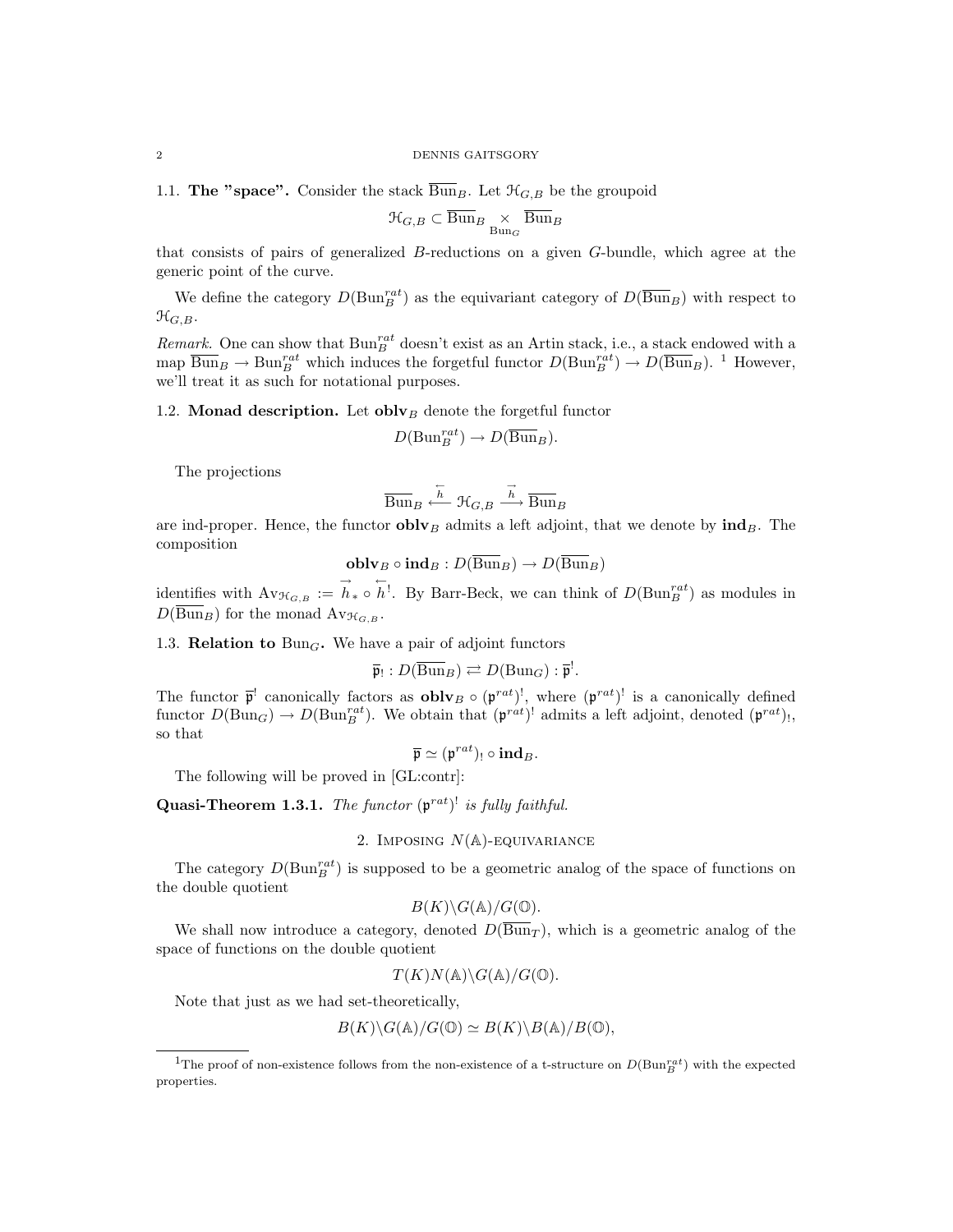#### EXTENDED WHITTAKER 3

we also have

$$
T(K)N(\mathbb{A})\backslash G(\mathbb{A})/G(\mathbb{O})\simeq T(K)\backslash T(\mathbb{A})/T(\mathbb{O}).
$$

However, as the category  $D(\text{Bun}_{B}^{rat})$  was not equivalent to  $D(\text{Bun}_{B})$ , so  $D(\text{Bun}_{T}^{rat})$  won't be the same as  $D(\text{Bun}_T)$ .

2.1. The category. The stack  $D(\overline{Bun}_B)$  carries an action of a canonical groupoid, denoted  $\mathcal{H}_N$ , which incarnates the action of the adelic N. We refer the reader to [Ga1] or [Ga2], where this is explained in detail.

Let  $D(\overline{Bun}_T)$  be the category of  $\mathcal{H}_N$ -equivariant objects of  $D(\overline{Bun}_B)$ . Since  $\mathcal{H}_N$  is prounipotent, the forgetful functor

$$
D(\overline{\operatorname{Bun}}_T) \to D(\overline{\operatorname{Bun}}_B)
$$

is fully faithful. We denote this functor by  $\overline{\mathfrak{q}}^*$ . It admits a right adjoint that we denote by  $\overline{\mathfrak{q}}_*$ .

Remark. Although, we cannot define  $\overline{Bun}_T$  as a stack beyond the case of  $GL_2$ , we'll keep treating it as such for notational purposes.

2.1.1. It is easy to see that the actions of the groupoids  $\mathcal{H}_{G,B}$  and  $\mathcal{H}_N$  commute. Hence, it makes sense to consider the category of  $\mathcal{H}_N$ -equivariant objects in  $D(\text{Bun}_B^{rat})$ ; this is a full subcategory in  $D(\text{Bun}_B^{rat})$ , which we denote by  $D(\text{Bun}_T^{rat})$ .

Equivalently, we note that the monad  $\text{Av}_{\mathcal{H}_{G,B}}$  acting on  $D(\overline{\text{Bun}}_B)$ , sends  $D(\overline{\text{Bun}}_T)$  to itself. We can describe  $D(\text{Bun}_T^{rat})$  as the category of  $\text{Av}_{\mathcal{H}_{G,B}}$ -modules in  $D(\overline{\text{Bun}}_T)$ .

We denote the corresponding fully faithful embedding by

$$
(\mathfrak{q}^{rat})^* : D(\mathrm{Bun}_T^{rat}) \hookrightarrow D(\mathrm{Bun}_B^{rat}),
$$

and by  $(q^{rat})_*$  its right adjoint.

Let us denote by

$$
\mathbf{ind}_T: D(\overline{\operatorname{Bun}}_T) \rightleftarrows D(\operatorname{Bun}_T^{rat}) : \mathbf{oblv}_T
$$

the resulting pair of adjoint functors.

2.2. **Relation to**  $D(\text{Bun}_T)$ . The open embedding

$$
\jmath_B: \mathrm{Bun}_B \hookrightarrow \overline{\mathrm{Bun}}_B
$$

induces an open embedding

$$
\jmath_T: \mathrm{Bun}_T \hookrightarrow \overline{\mathrm{Bun}}_T,
$$

and the corresponding functor

$$
(\jmath_T)^!: D(\overline{\mathrm{Bun}}_T) \to D(\mathrm{Bun}_T).
$$

**Lemma 2.2.1.** The functor  $(j_T)^!$  admits a left adjoint.

In other words, the lemma is saying that the (partially defined) left adjoint to  $(p_B)$ <sup>!</sup> is defined on the full subcategory  $D(\text{Bun}_T) \subset D(\text{Bun}_B)$ . The reason that this is so is that the object  $(p_B)$ : $(\underline{k}_{\text{Bun}_B}) \in D(\overline{\text{Bun}}_B)$ , which is defined due to holonomicity, <sup>2</sup> is ULA with respect to the projection  $\overline{\mathfrak{q}} : \overline{\text{Bun}}_B \to \text{Bun}_T$ .

Let us denote by  $(\jmath_T)$  the left adjoint of  $(\jmath_T)^!$ .

<sup>&</sup>lt;sup>2</sup>Here  $\underline{k}_Y$  denotes the "constant sheaf" D-module on a scheme/stack Y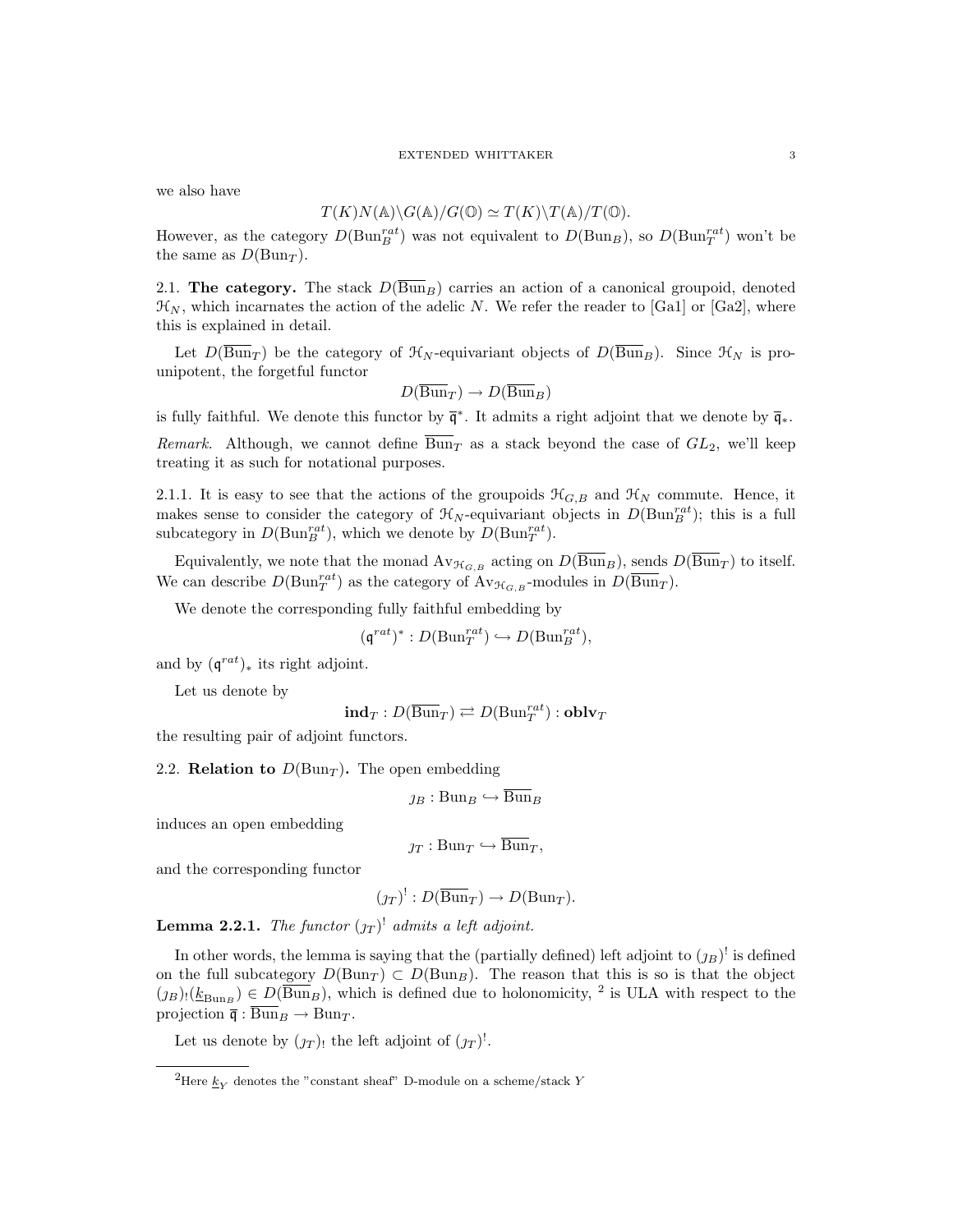2.2.2. Consider the composed functor

$$
(j_T^{rat})_! := \mathbf{ind}_T \circ (j_T)_! : D(\mathrm{Bun}_T) \to D(\mathrm{Bun}_T^{rat}),
$$

and its right adjoint

 $(j_T^{rat})^! := j_T^! \circ \textbf{oblv}_T.$ 

It is easy to see that the functor  $(j_T^{rat})^!$  is conservative. Hence, the category  $D(\text{Bun}_T^{rat})$  can be described as modules in  $D(\text{Bun}_T)$  with respect to the monad

$$
\widetilde{\Omega} := (j_T^{rat})^! \circ (j_T^{rat})_! \simeq (j_T)^! \circ \mathbf{oblv}_T \circ \mathbf{ind}_T \circ (j_T)_!.
$$

(The notation  $\tilde{\Omega}$  is due to a notational convention in [GL:Eis].)

2.3. Description of the monad. The monad  $\tilde{\Omega}$  can be described explicitly. For an element  $\lambda \in \Lambda$ , let

$$
\jmath_B^\lambda: X^\lambda \times \text{Bun}_B \to \overline{\text{Bun}}_B
$$

be the locally closed embedding of the corresponding stratum. We shall symbolically denote by  $\chi^{\lambda}_{T}$  the "locally closed embedding"  $X^{\lambda} \times \text{Bun}_{T} \to \overline{\text{Bun}}_{T}$ , and all we mean by this is that there is a functor

$$
(j_T^{\lambda})^!: D(\overline{\operatorname{Bun}}_T) \to D(X^{\lambda} \times \operatorname{Bun}_T).
$$

As in Lemma 2.2.1, the functor  $(\jmath_T^{\lambda})^!$  admits a left adjoint, which we denote by  $(\jmath_T^{\lambda})_!$ .

Consider the functor

$$
\widetilde{\Omega}^{\lambda}: D(\mathrm{Bun}_T) \to D(\mathrm{Bun}_T)
$$

given by

$$
(H(X^{\lambda}, -) \boxtimes \mathrm{Id}_{D(\mathrm{Bun}_T)}) \circ (\jmath_T^{\lambda})^! \circ (\jmath_T).
$$

From the construction we obtain that the functor

$$
\mathop{\oplus}\limits_{\lambda\in\Lambda^{pos}}\widetilde{\Omega}^{\lambda}
$$

has a natural monad structure.

**Lemma 2.3.1.** The above monad  $\bigoplus_{\lambda \in \Lambda^{pos}} \widetilde{\Omega}^{\lambda}$  is canonically isomorphic to  $\widetilde{\Omega}$ .

The lemma follows from the fact the isomorphism

$$
Bun_B \underset{\overline{\text{Bun}}_B}{\times} \mathcal{H}_{G,B} \simeq \underset{\lambda}{\cup} X^{\lambda} \times \text{Bun}_B,
$$

such that the "second projection" Bun<sub>B</sub>  $\times$  $Bun_B$  $\mathfrak{R}_{G,B} \to \overline{\text{Bun}}_B$  is given by the map  $\bigcup_{\lambda} \gamma_B^{\lambda}$ .

## 3. The Eisenstein series functor

Classically, Eisenstein series and consant term are operators that act between the spaces of functions on

$$
G(K)\backslash G(\mathbb{A})/G(\mathbb{O})
$$
 and  $T(K)N(\mathbb{A})\backslash G(\mathbb{A})/G(\mathbb{O})$ 

by pull-push along the diagram

$$
G(K)\backslash G(\mathbb{A})/G(\mathbb{O}) \leftarrow B(K)\backslash G(\mathbb{A})/G(\mathbb{O}) \rightarrow T(K)N(\mathbb{A})\backslash G(\mathbb{A})/G(\mathbb{O}).
$$

We'll now define a geometric analog of this procedure.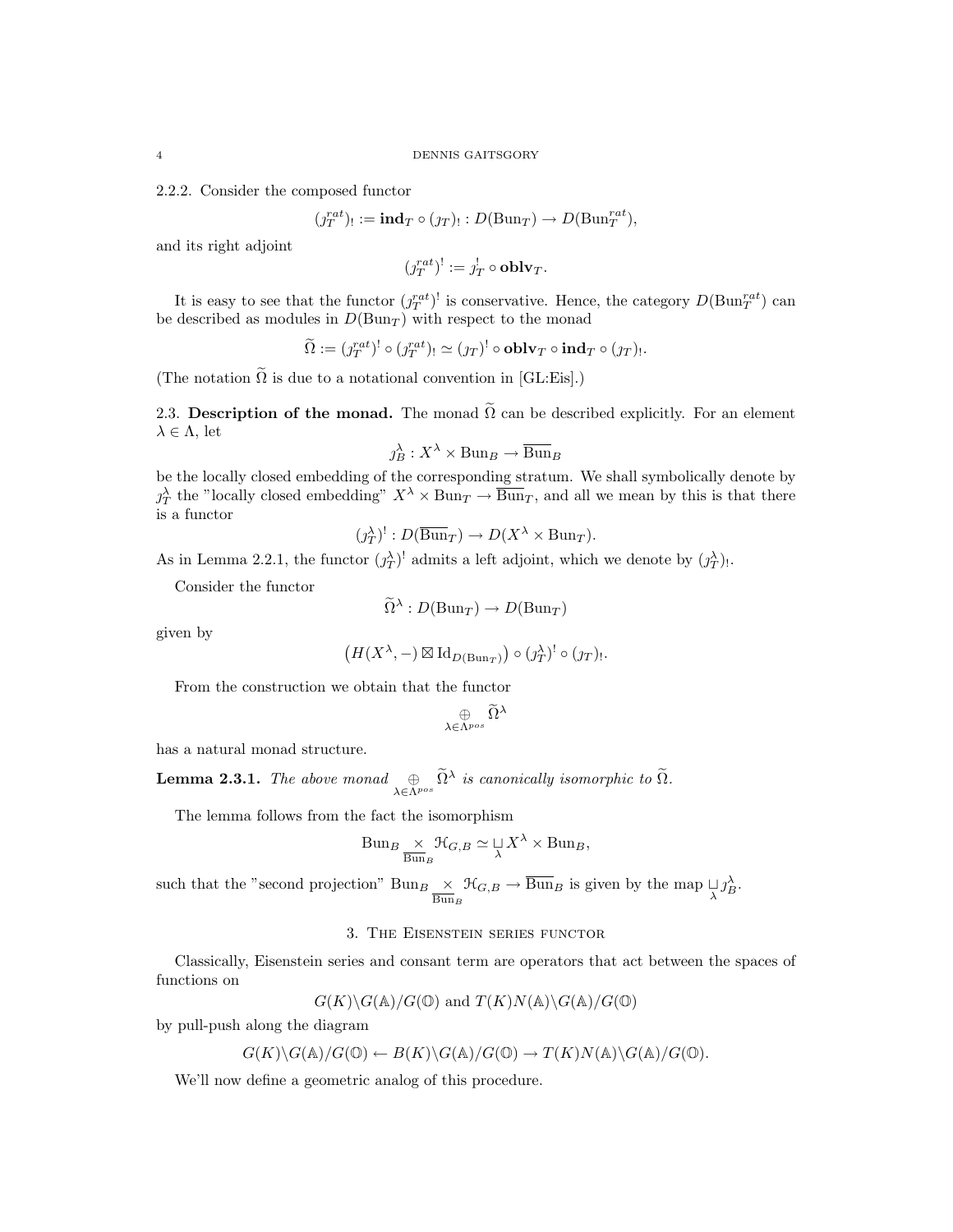3.1. Compactified and non-compactified geometric Eisenstein series. Recall that the compactified Eisenstein series functor is by definition

$$
\overline{\mathrm{Eis}} := \overline{\mathfrak{p}}_! \circ \overline{\mathfrak{q}}^* : D(\overline{\mathrm{Bun}}_T) \to D(\mathrm{Bun}_G).
$$

Its left adjoint is the functor of "compactified constant term":

$$
\overline{\mathrm{CT}} := \overline{\mathfrak{q}}_* \circ \overline{\mathfrak{p}}^! : D(\mathrm{Bun}_G) \to D(\overline{\mathrm{Bun}}_T).
$$

The composed functor Eis!  $:=$  Eis  $\circ$   $(y_T)$ ! is the usual (non-compactified) Eisenstein series functor. Its left adjoint CT is isomorphic to  $j_T^* \circ \overline{\text{CT}}$ .

3.2. Rational Eisenstein series. We denote by  $Eis^{rat}$  the functor

$$
\mathfrak p^{rat}\colon \circ (\mathfrak q^{rat})^*: D(\mathrm{Bun}_T^{rat}) \to D(\mathrm{Bun}_G),
$$

and by  $CT^{rat}$  its right adjoint.

We regard these functors as the geometric counterpart to the Eisenstein and constant term operators mentioned at the beginning of this section.

Tautologically, we have:

$$
\overline{\text{Eis}} \simeq \text{Eis}^{rat} \circ \text{ind}_T \text{ and } \text{CT}^{rat} \simeq \text{oblv}_T \circ \overline{\text{CT}},
$$
  

$$
\text{Eis}_! \simeq \text{Eis}^{rat} \circ (j_T^{rat})_! \text{ and } \text{CT} \simeq (j_T^{rat})^! \circ \mathcal{T}_r.
$$

3.3. Constant term and Eisenstein series. A fundamental role in the analysis of  $D(\text{Bun}_G)$ is played by our ability to calculate Homs between Eisenstein series. By adjunction, we have:

 $\text{Hom}_{D(\text{Bun}_G)}(\text{Eis}_{!}(\mathcal{M}_1), \text{Eis}_{!}(\mathcal{M}_2)) \simeq \text{Hom}_{D(\text{Bun}_T)}(\mathcal{M}_1, \text{CT} \circ \text{Eis}_{!}(\mathcal{M}_2)).$ 

I.e., we need to understand the structure of the monad

 $CT \circ Eis_! : D(Bun_T) \to D(Bun_T).$ 

As the functor Eis! can be factored as  $Eis^{rat} \circ (f_T^{rat})$ !, we have a canonical map of monads

$$
\Omega \to \mathrm{CT} \circ \mathrm{Eis}_!
$$

The following proposition follows from the calculation of the monad  $\tilde{\Omega}$  via the Zastava spaces and Lemma 2.3.1:

**Proposition 3.3.1.** The functor  $CT \circ Eis_!$  has a canonical filtration indexed by the elements  $w \in W$  of the Weyl group, such that:

(a) The first term  $(CT \circ Eis)_{unit}$  has a monad structure, and as such is canonically isomorphic to  $\Omega$ .

(b) The last term  $(CT \circ Eis_1)_{w_0}$  is canonically isomorphic to the functor of action of  $w_0$  on  $D(Bun_T)$ .

Remark. Point (a) of the Proposition can be interpreted as follows: the monad  $\Omega$  is the best approximation to the monad CT ∘Eis! which is local in *spectral terms* with respect to Bun<sub>T</sub>.

Let us also note that in the classical theory of automorphic functions, the analog of the monad  $\overline{\Omega}$  is an endomorphism of the space of functions of the adelic quotient corresponding to T, whose value on a grossen-character is the ratio of (the product over all positive roots of) the abelian L-function by its itself with the shifted argument.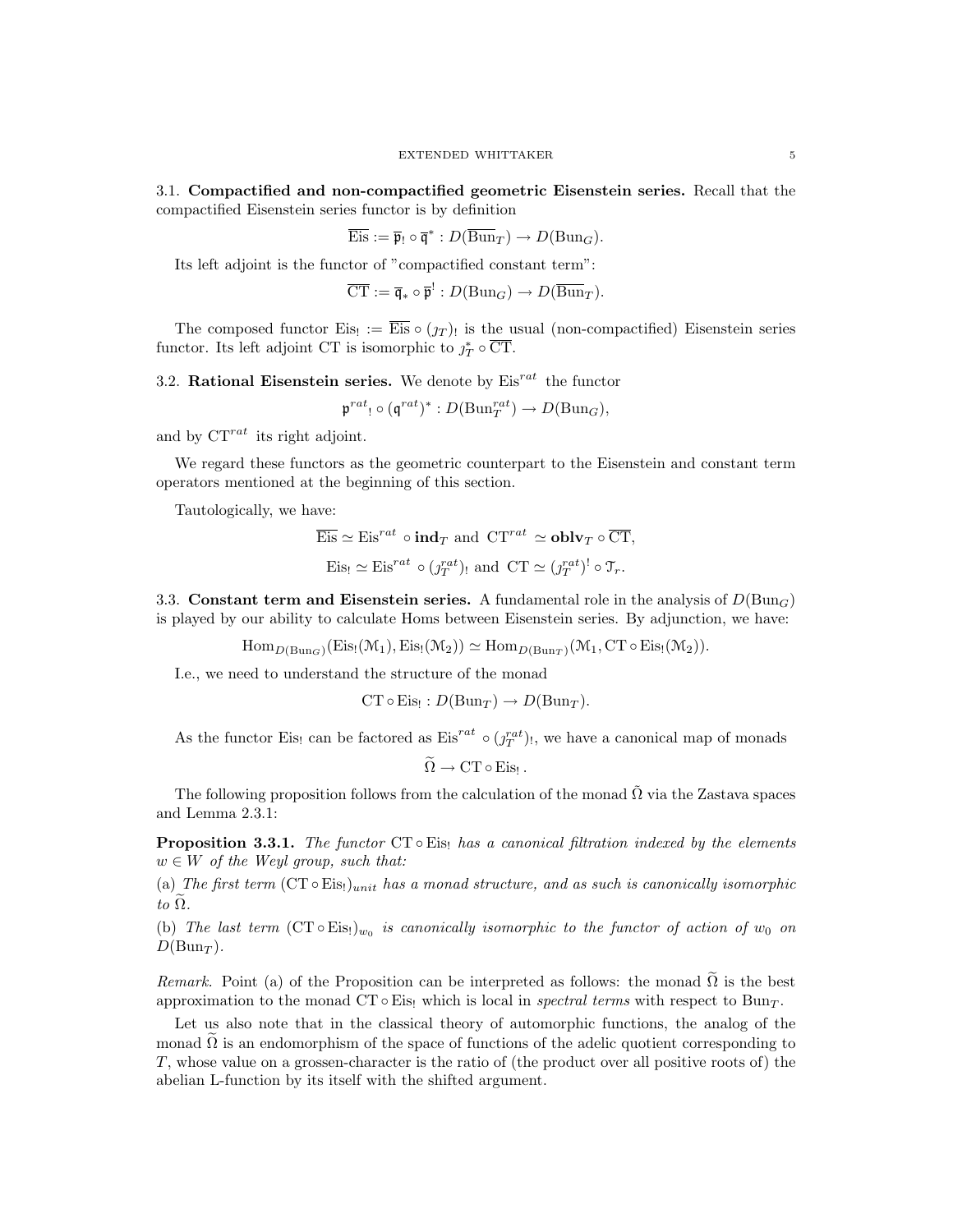#### 6 DENNIS GAITSGORY

#### 4. The spectral picture

#### 4.1. Spectral Eisenstein series. Consider the map of stacks

$$
\text{LocSys}_{G} \stackrel{\mathfrak{p}^{spec}}{\longleftarrow} \text{LocSys}_{B} \stackrel{\mathfrak{q}^{spec}}{\longrightarrow} \text{LocSys}_{T}.
$$

The spectral Eisenstein series functor

$$
\mathrm{Eis}^{spec} : \mathsf{QCoh}(\mathrm{LocSys}_T) \rightarrow \mathsf{QCoh}_N(\mathrm{LocSys}_{\check G}).
$$

is defined as the composition  $(\mathfrak{p}^{spec})_* \circ (\mathfrak{q}^{spec})^*$ . Here  $\mathsf{QCoh}_N(\mathrm{LocSys}_{\check{G}})$  is the enlargement of  $QCoh(LocSys_{\check{G}})$ , introduced in [GL:formulation].

We'll denote by  $CT^{spec}$  the right adjoint of  $Eis^{spec}$ , and refer to it as the spectral constant term functor. <sup>3</sup>

On of the properties expected from the Geometric Langlands equivalence is that it intertwines the functors Eis! and (the shift by  $\rho(\omega_X)$  of) Eis<sup>spec</sup>, i.e., the diagram of functors

(4.1)  
\n
$$
D(\text{Bun}_{T}) \xleftarrow{\rho(\omega_{X}) \circ \Psi_{T}} \text{QCoh}(\text{LocSys}_{T})
$$
\n
$$
\downarrow \text{Eis}^{spec}
$$
\n
$$
D(\text{Bun}_{G}) \xleftarrow{\Psi_{G}} \text{QCoh}_{N}(\text{LocSys}_{\tilde{G}})
$$

must commute. (Here  $\Psi_G$  denotes the conjectural Geometric Langlands functor for G, while  $\Psi_T$  is the Fourier-Mukai transform which realizes Geometric Langlands for T.)

The goal of this section, which follows [GL:Eis], is to explain the spectral interpretation of the category  $D(\text{Bun}_T^{rat})$  and the functor  $\text{Eis}^{rat}$ .

## 4.2. Quasi-coherent sheaves with a vertical connection. Consider again the map

 $\mathfrak{p}^{spec} : \text{LocSys}_{\check{B}} \to \text{LocSys}_{\check{G}},$ 

and let  $T_{\text{LocSys}_{\check{B}}/\text{LocSys}_{\check{G}}}$  be the algebroid of vertical fields on  $\text{LocSys}_{\check{B}}$  with respect to  $\mathfrak{p}^{spec}$ .

Consider the category

$$
T_{\rm LocSys_{\check{B}} \, / \, \rm LocSys_{\check{G}}\text{-mod}^{r}
$$

of right  $T_{\text{LocSys}_{\check{B}}/\text{LocSys}_{\check{G}}}$ -modules in QCoh(LocSys $_{\check{B}}$ ).

The universal enveloping algebra  $U(T_{\text{LocSys}_{\check{B}} / \text{LocSys}_{\check{G}}})$  can be regarded as a monad

$$
\mathsf{QCoh}(\mathrm{LocSys}_{\check{B}}) \to \mathsf{QCoh}(\mathrm{LocSys}_{\check{B}}),
$$

equal to the composition of the forgetful functor

 $T_{\text{LocSys}_{\check{B}}\,/\,\text{LocSys}_{\check{G}}} \text{-mod}^r \to \textsf{QCoh}(\text{LocSys}_{\check{B}})$ 

with its left adjoint, i.e., the forgetful functor.

 ${}^{3}$ For CT<sup>spec</sup> to exist as a colimit-preserving functor, we need Eis<sup>spec</sup> to send compact objects to compact ones, and this was the reason for introducing the modification  $\mathsf{QCoh}(\mathsf{LocSys}_G) \rightarrow \mathsf{QCoh}_N(\mathsf{LocSys}_{\tilde{G}})$ : we needed to enlarge the collection of compact objects of  $\mathsf{QCoh}(\mathsf{LocSys}_{\check{G}})$  which were just perfect complexes by those coherent complexes that lie in the image of  $Eis^{spec}$ .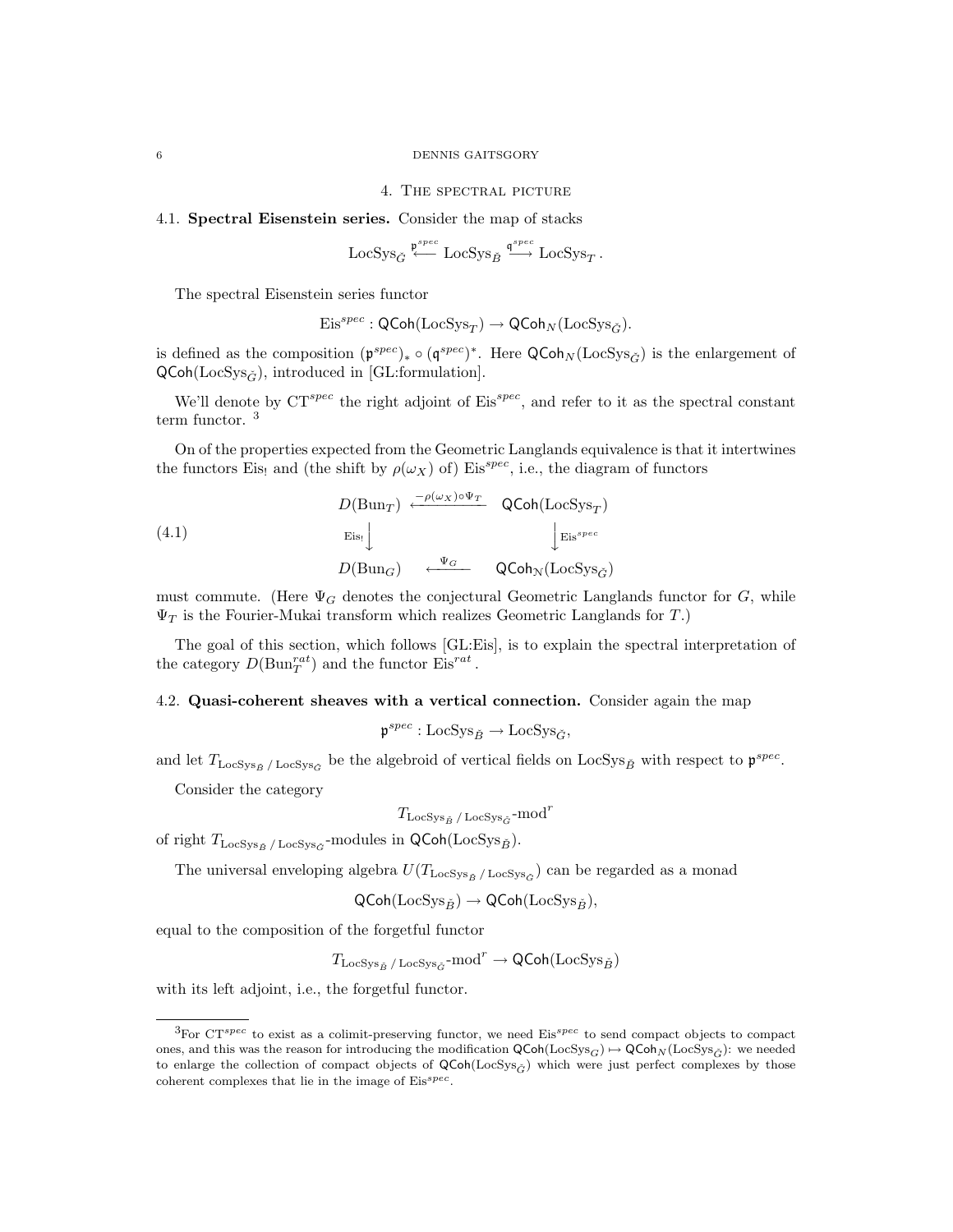#### 4.3. Refined spectral Eisenstein series. The functor

 $\mathfrak{p}_*^{spec} : \mathsf{QCoh}(\mathrm{LocSys}_{\check{B}}) \to \mathsf{QCoh}_{\mathcal{N}}(\mathrm{LocSys}_{\check{G}})$ 

canonically factors as

$$
\text{QCoh}(\text{LocSys}_{\check{B}}) \overset{U(T_{\text{LocSys}_{\check{B}}/\text{LocSys}_{\check{G}}})}{\longrightarrow} T_{\text{LocSys}_{\check{B}}/\text{LocSys}_{\check{G}}\text{-mod}^{r} \overset{\mathfrak{p}_{*,DR}^{spec}}{\longrightarrow} \text{QCoh}_{\mathcal{N}}(\text{LocSys}_{\check{G}}).
$$

For the reasons that will be explained presently, we'll refer to the above functor

 $\mathfrak{p}_{*,DR}^{spec}:T_{\textup{LocSys}_{\check{B}} \text{ / LocSys}_{\check{G}} \textup{-mod}^r \to \textup{\textsf{QCoh}}_{\mathcal{N}}(\textup{LocSys}_{\check{G}})$ 

as "refined spectral Eisenstein series" and denoted it  $Eis^{spec,ref}$ .

4.4. Refined spectral constant term. Consider now the right adjoint of  $p_*^{spec}$ , which we denote  $(\mathfrak{p}_{\mathcal{N}}^{spec})^!$ . Note that  $\mathfrak{p}_{\mathcal{N}}^{spec}$  $\mathbb{R}^{spec}$  is the composition

$$
\mathsf{QCoh}_\mathcal{N}(\mathrm{LocSys}_{\check{G}}) \hookrightarrow \mathsf{IndCoh}(\mathrm{LocSys}_{\check{G}}) \stackrel{(\mathfrak{p}^{spec})^!}{\longrightarrow} \mathsf{IndCoh}(\mathrm{LocSys}_{\check{B}}) \to \mathsf{QCoh}(\mathrm{LocSys}_{\check{B}}),
$$

where the last arrow is the right adjoint to the inclusion

$$
\mathsf{QCoh}(\mathrm{LocSys}_{\check{B}}) \hookrightarrow \mathsf{IndCoh}(\mathrm{LocSys}_{\check{B}}).
$$

The functor  $(\mathfrak{p}_{\mathcal{N}}^{spec})^!$  canonically factors as

$$
\mathsf{QCoh}_{\mathcal{N}}(\mathsf{LocSys}_{\check{G}}) \to T_{\mathsf{LocSys}_{\check{B}} \, / \, \mathsf{LocSys}_{\check{G}}} \text{-mod}^r \to \mathsf{QCoh}(\mathsf{LocSys}_{\check{B}}),
$$

where the second arrow is the forgetful functor.

We'll denote the resulting functor

$$
\mathsf{QCoh}_{\mathcal{N}}(\mathsf{LocSys}_{\check{G}}) \to T_{\mathsf{LocSys}_{\check{B}} \, / \, \mathsf{LocSys}_{\check{G}}\text{-mod}^r
$$

by  $CT^{spec,ref}$ , and refer to it as the "refined spectral constant term" functor. The functors  $(Eis^{spec,ref}, CT^{spec,ref})$  naturally form an adjoint pair.

4.5. Constant term of Eisenstein series on the spectral side. Consider now the monad:

$$
(\mathfrak{p}_\mathcal{N}^{spec})^!\circ \mathfrak{p}_*^{spec} : \mathsf{QCoh}(\mathrm{LocSys}_{\check{B}}) \to \mathsf{QCoh}(\mathrm{LocSys}_{\check{B}}),
$$

that controls

$$
\mathrm{Hom}_{\mathsf{QCoh}_{\mathcal{N}}(\mathrm{LocSys}_{\check{G}})}(\mathfrak{p}_*^{spec}(\mathcal{F}_1), \mathfrak{p}_*^{spec}(\mathcal{F}_2)), \ \mathcal{F}_1, \mathcal{F}_2 \in \mathsf{QCoh}(\mathrm{LocSys}_{\check{B}}).
$$

Almost tautologically, we have:

**Lemma 4.5.1.** The functor  $(\mathfrak{p}_{\mathcal{N}}^{spec})^! \circ \mathfrak{p}_{*}^{spec}$  has a canonical filtration indexed by elements  $w \in W$ , such that

(a) The first term  $((\mathfrak{p}_{\mathcal{N}}^{spec})^! \circ \mathfrak{p}_{*}^{spec})_{unit}$  has a monad structure and as such is canonically isomorphic to  $U(T_{\text{LocSys}_{\check{B}} / \text{LocSys}_{\check{G}}}).$ 

(b) The last term  $((\mathfrak{p}_{\mathcal{N}}^{spec})^! \circ \mathfrak{p}_{*}^{spec})_{w_0}$  is canonically isomorphic to the composition

$$
\mathsf{QCoh}(\mathrm{LocSys}_{\check{B}}) \stackrel{\iota^*}{\longrightarrow} \mathsf{QCoh}(\mathrm{LocSys}_{\check{T}}) \stackrel{w_0}{\rightarrow} \mathsf{QCoh}(\mathrm{LocSys}_{\check{T}}) \stackrel{\iota_*}{\longrightarrow} \mathsf{QCoh}(\mathrm{LocSys}_{\check{B}}),
$$

where  $\iota$  is the natural map  $\mathsf{QCoh}(\mathsf{LocSys}_{\check{T}}) \to \mathsf{QCoh}(\mathsf{LocSys}_{\check{B}}).$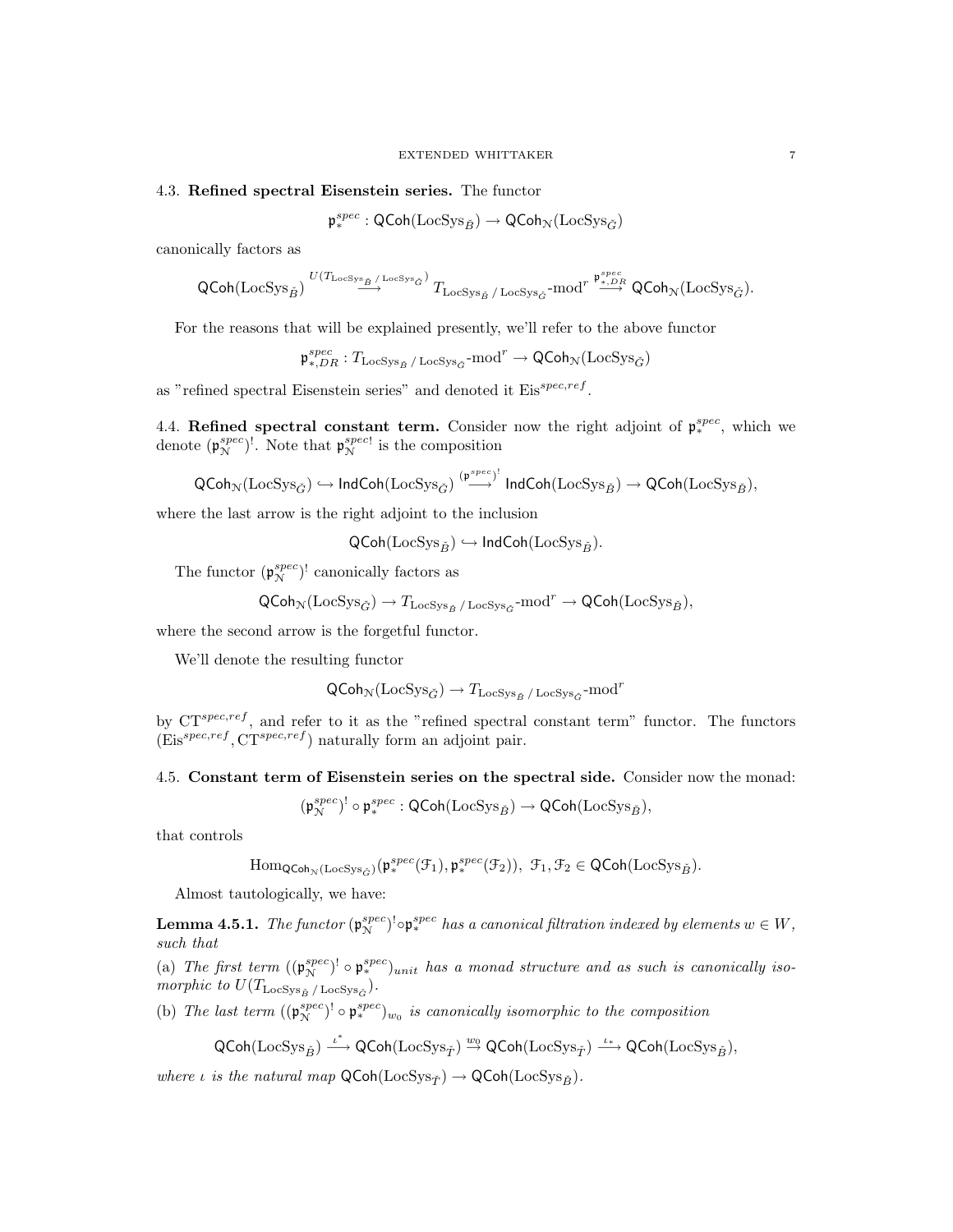4.6. Relation between the geometric and the spectral pictures. Recall that  $\mathfrak{q}^{spec}$  denotes the projection  $\text{LocSys}_{\check{B}} \rightarrow \text{LocSys}_{\check{T}}$ . Let  $\Psi_T$  denote the Fourier-Mukai transform:

$$
D(\mathrm{Bun}_T) \simeq \mathsf{QCoh}(\mathrm{LocSys}_{\check{T}}).
$$

The main thrust of [GL:Eis] is the following:

Quasi-Theorem 4.6.1. There exists a canonical equivalence of categories

 $\Psi_B: T_{\text{LocSys}_{\check{B}}/\text{LocSys}_{\check{G}}\text{-mod}^r \to D(\text{Bun}_T^{rat}),$ 

which makes the following diagram commute:

$$
D(\text{Bun}_{T}^{rat}) \xrightarrow{\Psi_{B}} T_{\text{LocSys}_{\check{B}} / \text{LocSys}_{\check{G}} - \text{mod}^{r}}
$$
  
\n
$$
(j_{T}^{rat})_{!} \uparrow \uparrow \qquad \qquad \uparrow U(T_{\text{LocSys}_{\check{B}} / \text{LocSys}_{\check{G}}) \circ (\mathfrak{q}^{spec})^{*}}
$$
  
\n
$$
D(\text{Bun}_{T}) \xleftarrow{-\rho(\omega_{X}) \circ \Psi_{T}} \qquad \text{QCoh}(\text{LocSys}_{\check{T}}),
$$

where  $\rho(\omega_X)$  is the functor of shift by the point  $\rho(\omega_X) \in \text{Bun}_T$ .

Note that Theorem 4.6.1 can be restated as follows. Consider the monads

$$
(\mathfrak{q}^{spec})_* \circ U(T_{\mathrm{LocSys}_{\check{B}}/ \mathrm{LocSys}_{\check{G}}}) \circ (\mathfrak{q}^{spec})^*: \mathsf{QCoh}(\mathrm{LocSys}_{\check{T}}) \to \mathsf{QCoh}(\mathrm{LocSys}_{\check{T}}),
$$

and

$$
\rho(\omega_X) \circ (j_T^{rat})_! \circ (j_T^{rat})^! \circ -\rho(\omega_X) = \rho(\omega_X) \circ \tilde{\Omega} \circ -\rho(\omega_X) : D(\text{Bun}_T) \to D(\text{Bun}_T).
$$

The claim is that  $\Psi_T$  intertwines these two monads.

4.7. Summary. This, if we have the functor  $\Psi_G$  satisfying (4.1), we must also have the following commutative diagram:

(4.2) 
$$
D(\text{Bun}_{T}^{rat}) \xleftarrow{\neg \rho(\omega_{X}) \circ \Psi_{T}} T_{\text{LocSys}_{\check{B}} / \text{LocSys}_{\check{G}} - \text{mod}^{r}
$$

$$
\downarrow Eis^{spec,ref}
$$

$$
D(\text{Bun}_{G}) \xleftarrow{\Psi_{G}} \text{QCoh}_{N}(\text{LocSys}_{\check{G}}).
$$

### 5. The Whittaker category

Continuing the classical analogy, we would now like to construct a category which is a geometric counterpart of the space of functions on

$$
N(K)\backslash G(\mathbb{A})/G(\mathbb{O}).
$$

This category would be denoted  $D(\text{Bun}_N^{rat})$ . Furthermore, we'll define a full-subcategory

$$
\text{Whit}(G)_{glob} \subset D(\text{Bun}_N^{rat}),
$$

which is a geometric counterpart of the subspace of functions on  $N(K)\backslash G(\mathbb{A})/G(\mathbb{O})$  obtained by imposing an equivariance condition with respect to a fixed non-degenerate character of  $N(\mathbb{A})$ .

The construction of these categories uses the formalism of categories over the Ran space, explained in [GL:Ran].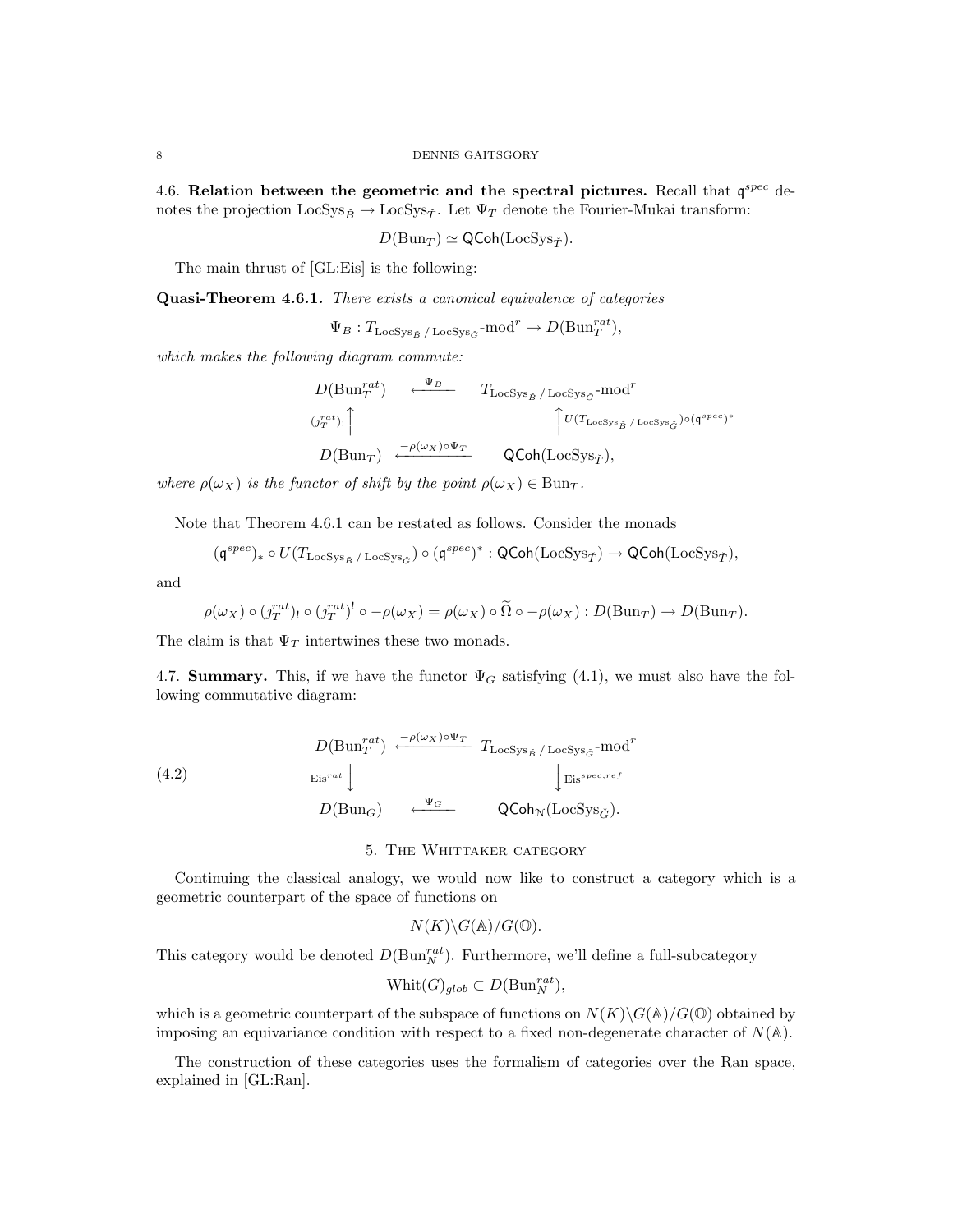5.1. The space. Consider the following ind-stack, denoted  $\text{Bun}_N^{polar}$  that lives over  $\text{Ran}_X$ : for a finite set I we set  $(\text{Bun}_N^{polar})_{X^I}$  to classify quintuples  $(\underline{x}, P_G, P_T, \kappa, \gamma)$ , where  $\underline{x} \in X^I$ ,  $(P_G, P_T, \kappa)$  is a Plücker data which is allowed to have poles at x, and  $\gamma$  is an isomorphism of T-bundles

$$
P_T \simeq \rho(\omega_X).
$$

The assignment

$$
I \mapsto D((\mathrm{Bun}_N^{polar})_{X^I}),
$$

is naturally a category over the Ran space, which we denote  $D((Bun_N^{polar})_{X^{\text{fSet}}})$ . It is naturally defined with a unital structure and augmentation. We'll denote by  $D(\text{Bun}_N^{rat})$  the resulting category  $D((Bun_N^{polar})_{\text{Ran}_X,un}).$ 

5.2. The Whittaker subcategory. For each I, there is a certain unipotent groupoid  $(\mathcal{H}_N)_{X^I}$ acting on  $(\text{Bun}_N^{polar})_{X^I}$  (see [Ga2]; in fact  $(\mathcal{H}_N)_{X^I}$  is a version of  $\mathcal{H}_N$  that acted on  $\overline{\text{Bun}}_B$ ), endowed with a character  $\chi : (\mathcal{H}_N)_{X^I} \to \mathbb{G}_a$ .

We define  $\text{Whit}(G)_{X^I}$  as the corresponding equivariant category

$$
\text{Whit}(G)_{X^I} := D((\text{Bun}_N^{polar})_{X^I})^{((\mathcal{H}_N)_{X^I}, \chi)}.
$$

The unipotence property of  $(\mathcal{H}_N)_{X^I}$  implies that the forgetful functor

$$
\mathbf{oblv}_{\mathrm{Whit},X^I}:\mathrm{Whit}(G)_{X^I}\rightarrow D((\mathrm{Bun}_N^{polar})_{X^I})
$$

is fully faithful. This functor admits a right adjoint, denoted  $\text{ind}_{\text{Whit},X^I}$ .

5.2.1. We'll view the assignment  $I \mapsto \text{Whit}(G)_{X^I}$  as a category over the Ran space, denoted simply Whit $(G)$ . It is naturally unital and augmented. We'll consider the corresponding categories

 $Whit(G)_{\text{Ran}_X}$  and  $Whit(G)_{\text{Ran}_X,un}.$ 

We'll also use the notation  $\text{Whit}(G)_{glob} := \text{Whit}(G)_{\text{Ran}_X,un}$ , and

 $\mathbf{ind}_{\mathrm{Whit},glob} : D(\mathrm{Bun}_N^{rat}) \rightleftarrows \mathrm{Whit}(G)_{glob} : \mathbf{oblv}_{\mathrm{Whit}, glob}$ 

for the corresponding pair of adjoint functors.

Note that the category Whit( $G_{\emptyset}$ , defined as the category of equivariant objects with respect to the corresponding groupoid in  $D(\text{Bun}_N)$ , is canonically equivalent to Vect. We shall denote the corresponding unit object of  $\text{Whit}(G)_{\emptyset} \subset \text{Whit}(G)_{glob}$  by  $\mathbf{1}_{\text{Whit}(G)_{glob}}$ .

5.3. The Casselman-Shalika formula. Consider the category over the Ran space built from the symmetric monoidal category Rep( $\check{G}$ ); we'll denote it Rep( $\check{G}$ ,  $X^{\text{fSet}}$ ).

5.3.1. The corresponding categories  $\text{Rep}(\check{G}, X^I)$  can be explicitly described as follows. Consider  $\check{G}$  as a constant D-group-scheme over X, and let

$$
\check G_{X^{\mathrm{fSet}}} : I \mapsto \check G_{X^I}
$$

be the corresponding factorizable group-D-scheme over the Ran space.

We have that  $\text{Rep}(\check{G}, X^I)$  is the category of representations of  $\check{G}_{X^I}$  on D-modules on  $X^I$ (compatible with the connection).

5.3.2. The following is essentially equivalent to the Casselman-Shalika formula:

**Quasi-Theorem 5.3.3.** There is a natural equivalence of categories over  $\text{Ran}_X$ :

 $Whit(G) \simeq \text{Rep}(\check{G}, X^{\text{fSet}}).$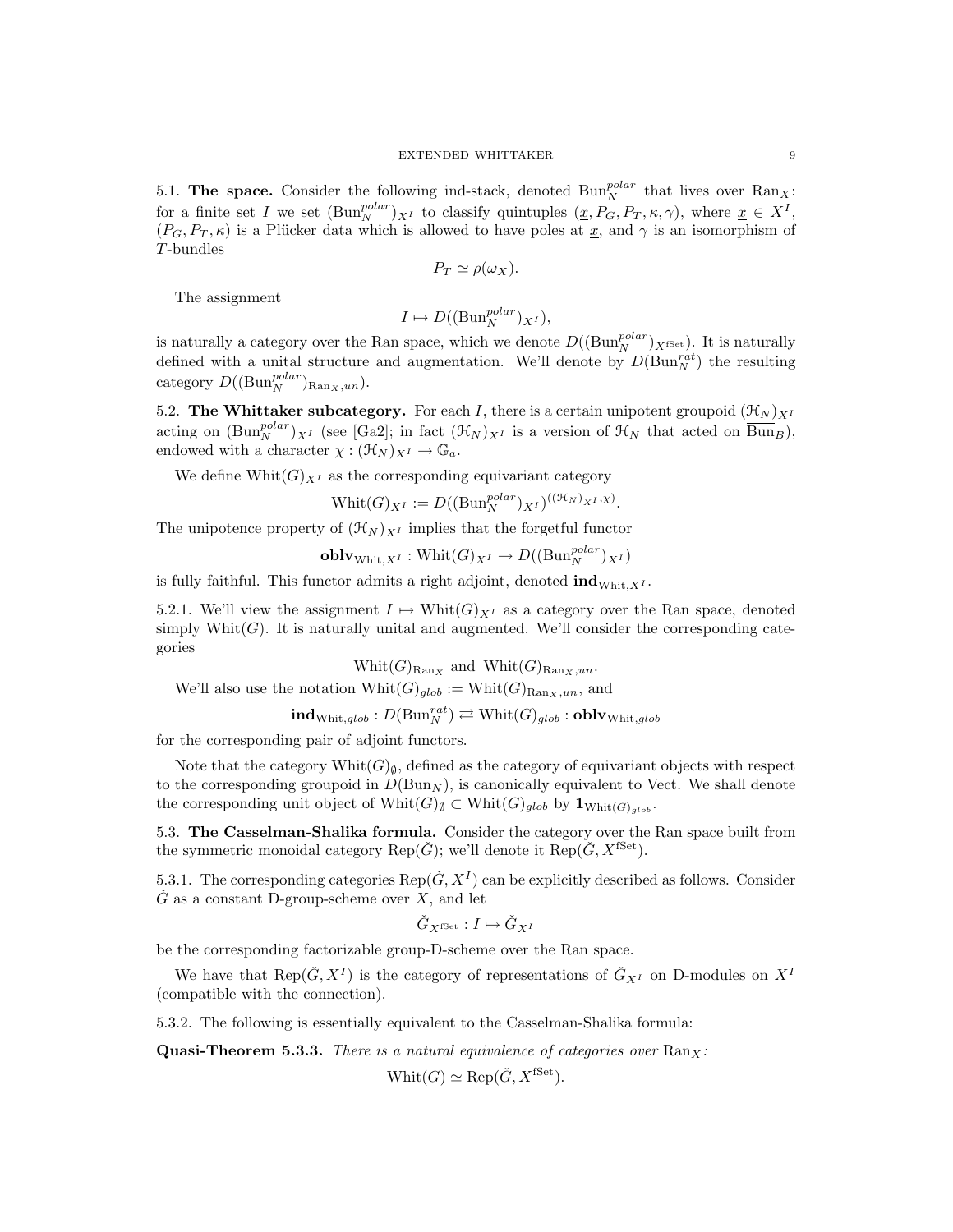#### 10 DENNIS GAITSGORY

5.3.4. From the above theorem, we deduce the equivalences

$$
Whit(G)_{\text{Ran}_X} \simeq \text{Rep}(\check{G}, \text{Ran}_X)
$$
 and  $Whit(G)_{\text{Ran}_X,un} \simeq \text{Rep}(\check{G}, \text{Ran}_X, un)$ .

Here we view Rep( $\check{G}, X^{\text{fSet}}$ ) as unital and augmented by virtue of the co-unital structure on the factorization (group)-D-scheme  $I \mapsto \check{G}_{X^I}$ .

5.3.5. Relation to QCoh(LocSys<sub> $\tilde{c}$ </sub>). The relevance of the category Rep( $G$ , Ran<sub>X</sub>) to us is explained by the following. Recall that there is a pair of adjoint functors

 $Loc_{\check{G},spec} : \text{Rep}(\check{G}, \text{Ran}_X) \rightleftarrows \text{QCoh}(\text{LocSys}_{\check{G}}) : \Gamma_{\check{G},spec}.$ 

We have:

**Theorem 5.3.6.** The functor  $\Gamma_{\tilde{G},spec}$  is fully faithful.

5.3.7. It is easy to see that the functor  $\Gamma_{\check{G},spec}$  maps to the full subcategory

 $Rep(\check{G}, Ran_X, un) \subset Rep(\check{G}, Ran_X).$ 

Hence, the functor  $Loc_{\check{G},spec}$  factors through the localization

$$
Rep(\check{G}, Ran_X) \to Rep(\check{G}, Ran_X, un).
$$

6. The reduced Whittaker category

From now on, we'll assume that the center of  $G$ , denoted  $Z_G$ , is connected.

In order to consider the extended Whittaker category, we'll need to replace the original Whit $(G)_{glob}$  defined above by its full subcategory, which we denote  $Whit(G)_{glob}^{red}$ .

Here is a function-theoretic analogy. As was mentioned above,  $D(\text{Bun}_{N}^{rat})$  is an analog of the space of functions on  $N(K)\backslash G(\mathbb{A})/G(\mathbb{O})$ . We are going to introduce a category, denoted  $D(\text{Bun}_{N}^{rat,red})$ , which us a geometric analog of the space of functions on

$$
Z_G(K)N(K)\backslash G(\mathbb{A})/G(\mathbb{O}).
$$

The category Whit $(G)_{glob}^{red}$  will be a full subcategory of  $D(\text{Bun}_N^{rat,red})$  obtained by imposing a Whittaker-like condition.

6.1. The category. Let  $\overline{\mathrm{Bun}}_N^{red}$  denote the stack classifying quadruples  $(P_G, P_T, \kappa, \gamma^{red}),$  where  $(P_G, P_T, \kappa)$  is a point of  $\overline{\text{Bun}}_B$ , and  $\gamma^{red}$  is a datum of a non-zero map of line bundles

$$
\gamma_i^{red} : \check{\alpha}_i(P_T) \to \omega_X,
$$

for every simple root  $\check{\alpha}_i$  of  $G$ .

The above stack carries an action of a groupoid denoted  $\mathcal{H}_{G,N}$ , which is in fact pulled back from the groupoid  $\mathfrak{H}_{G,B}$  on  $\overline{\text{Bun}}_B$ : it identifies two points  $(P_G, P_T, \kappa, \gamma)$  and  $(P_G, P_T^1, \kappa^1, \gamma^1)$ whenever there exists an isomorphism  $P_T \simeq P_T^1$  defined at the generic point of the curve that intertwines  $\kappa$  and  $\kappa^1$ , and  $\gamma^{red}$  and  $\gamma^{red}$ .

We let  $D(\text{Bun}_N^{rat,red})$  denote the resulting category  $D(\overline{\text{Bun}}_N^{red})^{\mathcal{H}_{G,N}}$ .

As in the case of  $D(\text{Bun}_B^{rat})$ , the forgetful functor  $\text{oblv}_N^{red}: D(\text{Bun}_N^{rat,red}) \to D(\overline{\text{Bun}}_N^{red})$ admits a right adjoint, denoted  $\text{ind}_{N}^{red}$ , and the monad

$$
\mathbf{oblv}_N^{red} \circ \mathbf{ind}_N^{red} : D(\overline{\operatorname{Bun}}_N^{red}) \to D(\overline{\operatorname{Bun}}_N^{red})
$$

is given by averaging with respect to  $\mathcal{H}_{G,N}$ , i.e., the functor  $Av_{\mathcal{H}_{G,H}}$ .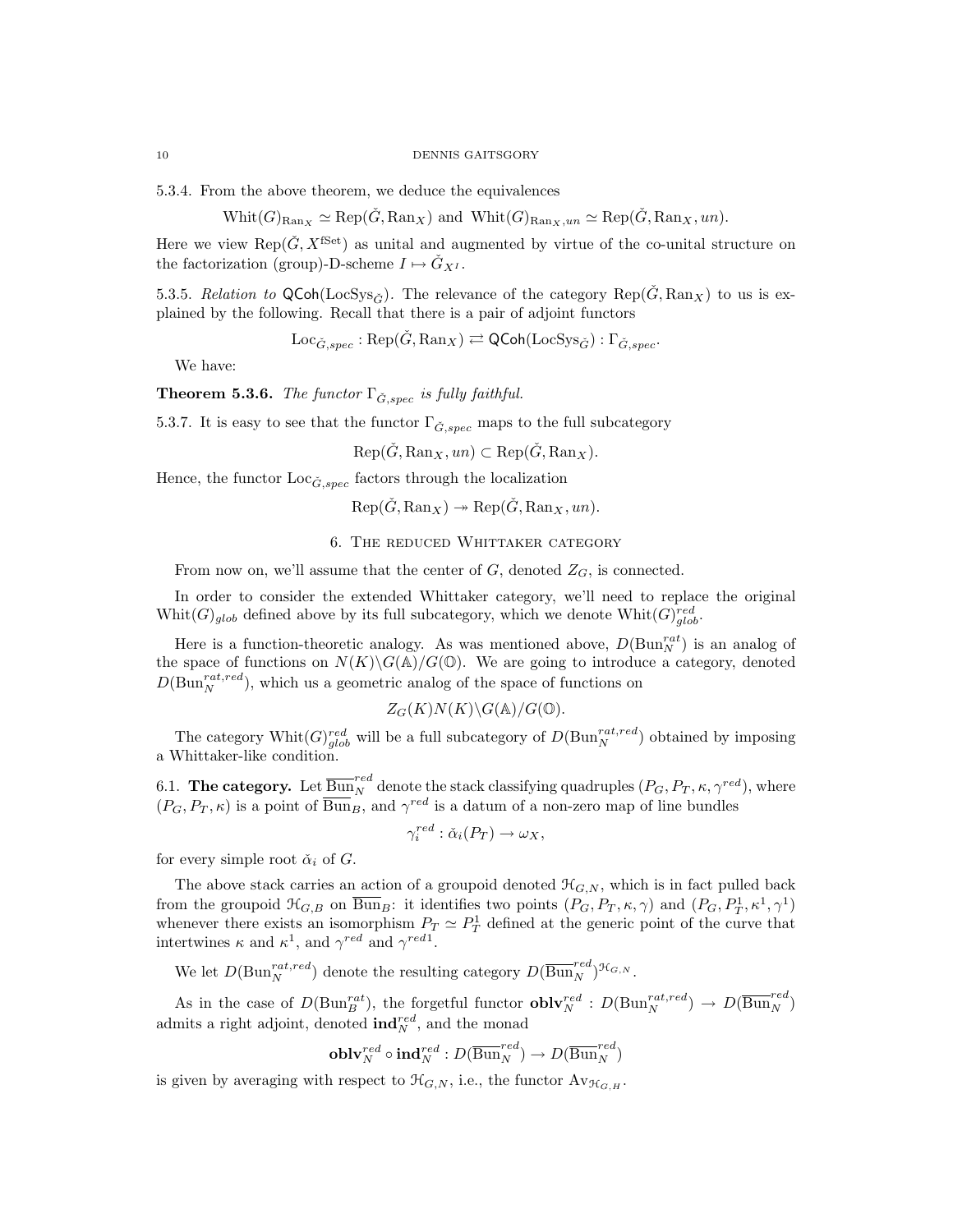6.2. The Whittaker condition. By a slight abuse of notation we'll denote by  $\mathcal{H}_N$  the pullback of the eponymous groupoid from  $\overline{\text{Bun}}_B$  to  $\overline{\text{Bun}}_N$ . Note now that the data of  $\gamma^{red}$  defines a canonical character  $\chi : \mathfrak{K}_N \to \mathbb{G}_a$ . As the actions of  $\mathfrak{K}_N$  and  $\mathfrak{K}_{G,N}$  commute, we can consider the category

$$
\text{Whit}(G)^{red}_{glob} := D(\overline{\text{Bun}}_N^{red})^{(\mathcal{H}_N, \chi), \mathcal{H}_{G,N}} = D(\text{Bun}_N^{rat, red})^{(\mathcal{H}_N, \chi)},
$$

which is a full subcategory of  $D(\overline{\text{Bun}}_N^{red})^{\mathcal{H}_{G,N}} =: D(\text{Bun}_N^{rat,red}).$ 

We have a pair of adjoint functors

$$
\mathbf{ind}_{\mathrm{Whit}^{red}, glob}: D(\mathrm{Bun}_N^{rat,red}) \rightleftarrows \mathrm{Whit}(G)_{glob}^{red}: \mathbf{oblv}_{\mathrm{Whit}^{red}, glob}.
$$

6.2.1. The canonical object. The category  $\text{Whit}(G)_{glob}^{red}$  has a canonical unit object, denoted  $\mathbf{1}_{\text{Whit}(G)_{glob}^{red}}$ : it is obtained by applying  $\text{ind}_{N}^{red}$  to a certain canonical  $(\mathcal{H}_{N}, \chi)$ -equivariant object of  $D(\overline{\mathrm{Bun}}_N^{red}).$ 

The object in question is the extension by ! (and also by ∗) from the character sheaf on  $\text{Bun}_{N}^{red} \subset \overline{\text{Bun}_{N}^{red}}$ , where  $\text{Bun}_{N}^{red}$  is a locus of  $\overline{\text{Bun}_{N}^{red}}$ , where the Plücker data  $\kappa$  has neither zeros not poles, and  $\gamma_i^{red}$  are isomorphisms. The character sheaf is obtained by pulling back Artin-Schreier under the residue map  $\text{Bun}_N^{red} \to \mathbb{G}_a$ .

6.3. Relation between  $\text{Whit}(G)_{glob}$  and  $\text{Whit}(G)_{glob}^{red}$ .

In [GL:Ran], we'll prove the following:

**Proposition 6.3.1.** The category  $\text{Whit}(G)_{qlob}$  carries a natural action of the (rigid) monoidal category  $D(\text{Gr}_{Z_G,\text{Ran}_X,un})$ , and there is a canonical equivalence

$$
\text{Whit}(G)^{red}_{glob} \simeq \text{Whit}(G)_{glob} \underset{D(\text{Gr}_{Z_G, \text{Ran}_X, un})}{\otimes} D(\text{Bun}_{Z_G}).
$$

In particular, there is a pair of adoint functors

$$
Whit(G)_{glob} \rightleftarrows Whit(G)_{glob}^{red},
$$

where the right adjoint is fully faithful.

Note that the image of  $\mathbf{1}_{\text{Whit}(G)_{glob}}$  under the above functor  $\text{Whit}(G)_{glob} \to \text{Whit}(G)_{glob}^{red}$  is the above object  $\mathbf{1}_{\text{Whit}(G)_{glob}^{red}}$ .

6.3.2. The above proposition, combined with Theorem 5.3.3 gives the following description of Whit $(G)_{glob}^{red}$  in spectral terms:

Corollary 6.3.3. We have:

$$
\text{Whit}(G)^{red}_{glob} \simeq \text{Rep}(\check{G}, \text{Ran}_X, un) \underset{\text{Rep}(\check{G}/[\check{G}, \check{G}], \text{Ran}_X, un)}{\otimes} \text{QCoh}(\text{LocSys}_{\check{G}/[\check{G}, \check{G}]}).
$$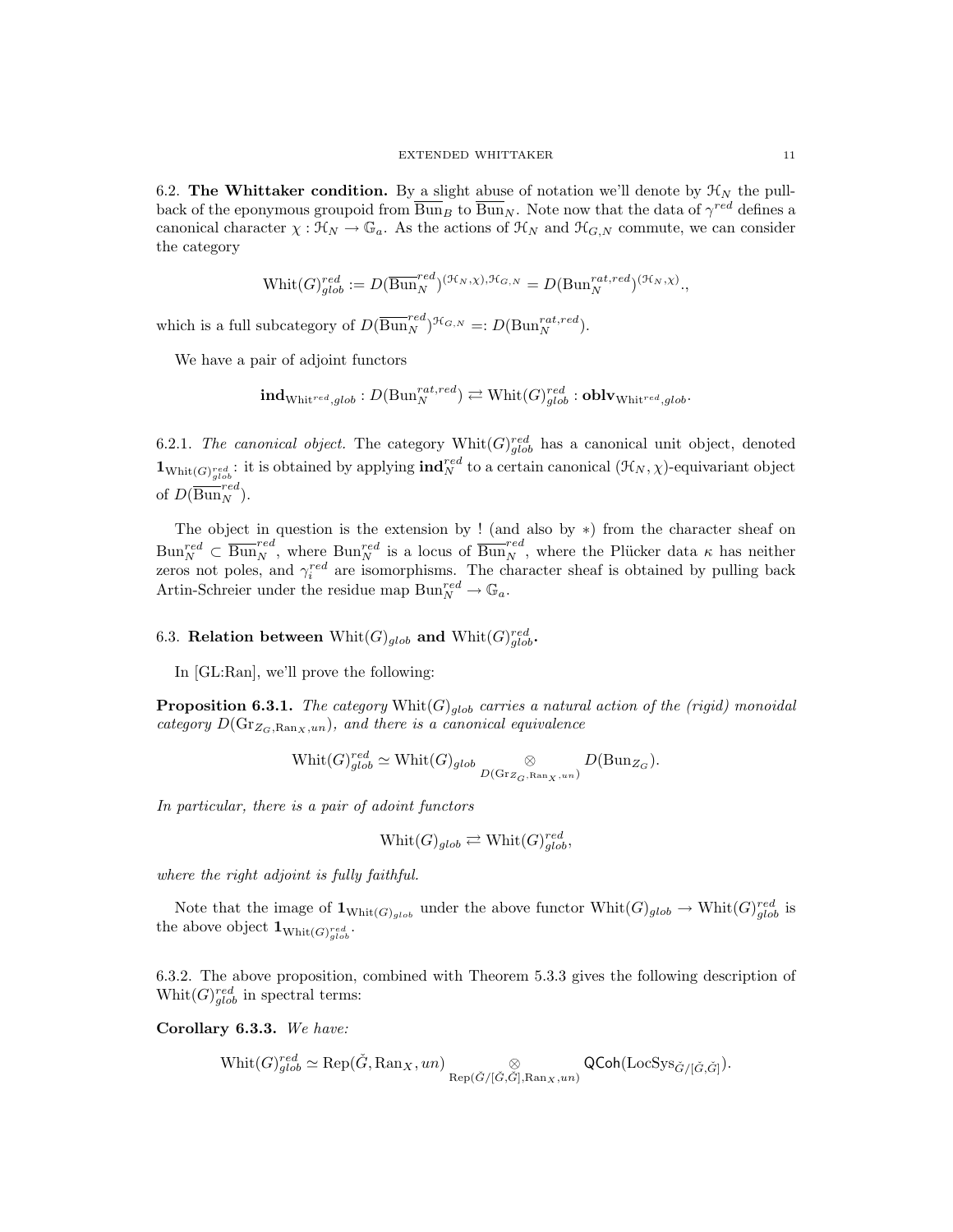#### 12 DENNIS GAITSGORY

## 7. The extended Whittaker category

We now turn to the main character of this paper, the extended Whittaker category, denoted  $\text{Whit}(G)_{glob}^{red, ext}.$ 

The Whittaker category Whit $(G)_{glob}^{red}$  is meant to receive a functor from  $D(\text{Bun}_G)$  that "catches" all non-degenerate Fourier coefficients of automorphic D-modules (under the assumption that G has a connected center). The extended Whittaker category  $\text{Whit}(G)_{glob}^{red, ext}$  is supposed to catch all Fourier coefficients.

Let us first explain the function-theoretic analogy. Let  $Char^{n.d.}$  denote the space of nondegenerate characters on  $N(A)$  that are trivial on  $N(K)$ . The adjoint action of  $T(A)$  on  $N(A)$ gives rise to an action of  $T(K)/Z_G(K)$  on Char<sup>n.d.</sup>, which is simply transitive (due to the assumption that  $Z_G$  is connected). Hence, we obtain an isomorphism:

.

(7.1) 
$$
Z_G(K)N(K)\backslash G(\mathbb{A})/G(\mathbb{O})\simeq T(K)\backslash \left(N(K)\backslash G(\mathbb{A})/G(\mathbb{O})\times \text{Char}^{\text{n.d.}}\right)
$$

Moreover, on the space of functions on  $N(K)\G(\mathbb{A})/G(\mathbb{O})\times \text{Char}^{\n<sub>n.d.</sub>}$  one can impose a natural condition of  $N(\mathbb{A})$ -equivariance (depending on a point of Char<sup>n.d.</sup>), and this condition is invariant under the  $T(K)$ -action. The resulting space of functions may thus be identified with the space of Whittaker functions on  $Z_G(K)N(K)\backslash G(\mathbb{A})/G(\mathbb{O})$ .

We are finally ready to explain the function-theoretic analog of  $D(\text{Bun}_N^{rat,red,ext})$  and its full subcategory Whit $(G)_{glob}^{red, ext}$ . Namely, let Char is the space of all characters on  $N(A)$  that are trivial on  $N(K)$ . The category  $D(\text{Bun}_N^{rat, red, ext})$  is the geometric analog of the space of functions on

$$
T(K)\backslash (N(K)\backslash G(\mathbb{A})/G(\mathbb{O})\times \text{Char}),
$$

while  $\text{Whit}(G)_{glob}^{red, ext}$  is the geometric analog of the subspace of functions obtained be requiring equivariance for  $N(A)$  against the character that depends on the point of Char.

Note, in particular, that when we specialize to  ${0} \subset \text{Char}$ , we recover the set of functions on

$$
T(K)N(\mathbb{A})\backslash G(\mathbb{A})/G(\mathbb{O}).
$$

7.1. **The category.** The definition of the space  $\overline{\text{Bun}}_N^{red, ext}$  and of the category

$$
D(\mathrm{Bun}_N^{rat, red, ext}) := D(\overline{\mathrm{Bun}}_N^{red, ext})^{\mathcal{H}_{G,N}}
$$

follows word-for-word that of  $\overline{\text{Bun}}_N^{red}$  and  $D(\overline{\text{Bun}}_N^{rat,red})^{\mathcal{H}_{G,N}}$  with the only difference is that now the maps

$$
\gamma_i^{red,ext} : \check{\alpha}_i(P_T) \to \omega_X,
$$

are now allowed to vanish.

As above, we have a pair of adjoint functors

$$
\mathbf{ind}_{N}^{red,ext}: D(\overline{\mathrm{Bun}}_{N}^{red,ext}) \rightleftarrows D(\mathrm{Bun}_{N}^{rat,red,ext}): \mathbf{oblv}_{N}^{red,ext}.
$$

The old discussion applies also to the groupoid  $\mathcal{H}_N$ , and we obtain the corresponding full subcategory

$$
\text{Whit}(G)_{glob}^{red, ext} := D(\overline{\text{Bun}}_N^{red, ext})^{(\mathcal{H}_N, \chi), \mathcal{H}_{G,N}} \subset D(\overline{\text{Bun}}_N^{red, ext})^{\mathcal{H}_{G,N}} =: D(\text{Bun}_N^{rat, red, ext}).
$$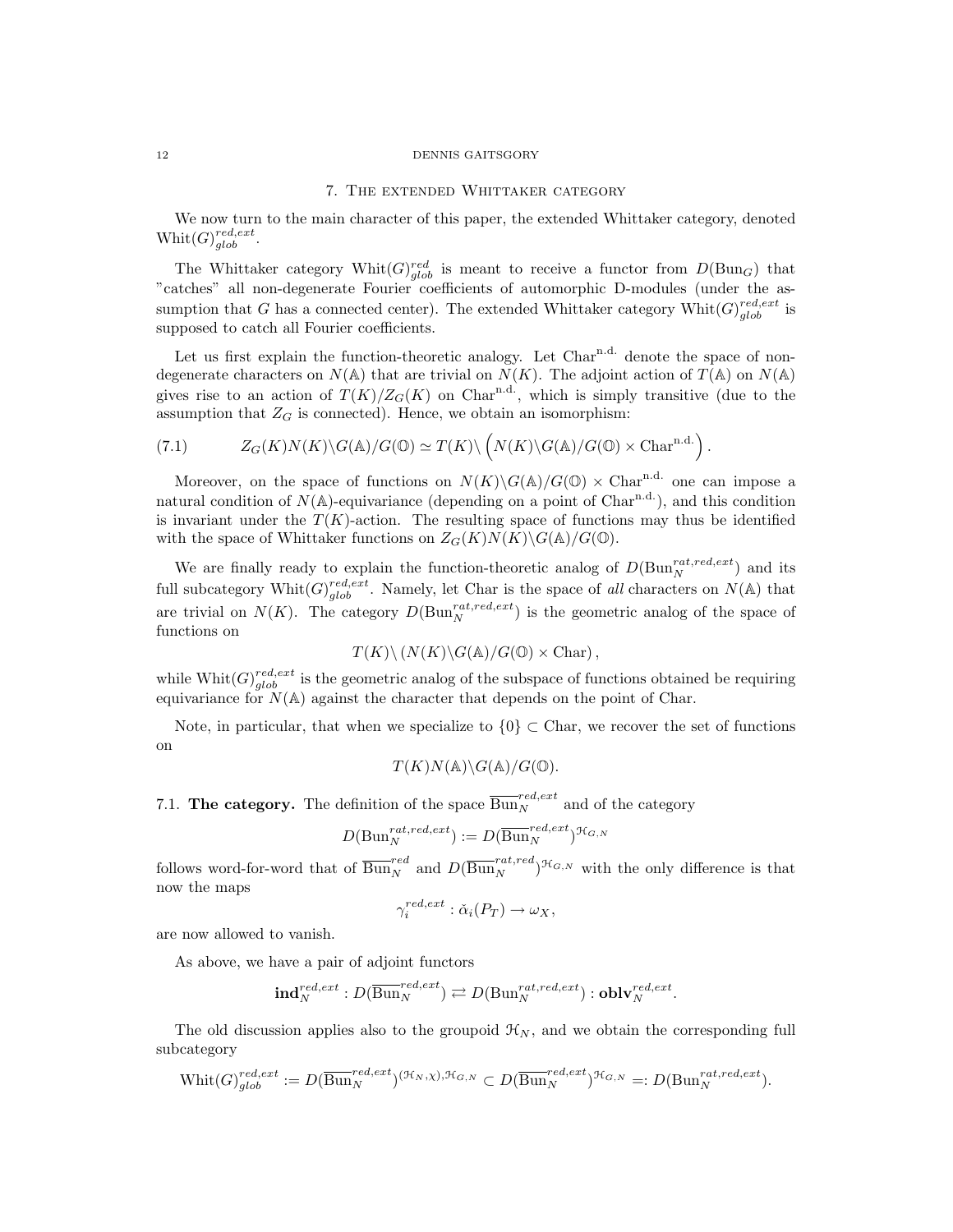We have the correponding pair of adjoint functors

$$
\mathbf{ind}_{\mathrm{Whit}_{glob}^{red, ext}}: D(\mathrm{Bun}_N^{rat, red, ext}) \rightleftarrows \mathrm{Whit}(G)_{glob}^{red, ext} : \mathbf{oblv}_{\mathrm{Whit}_{glob}^{red, ext}},
$$

with the right adjoint being fully faithful.

# 7.2. Extended Whittaker category vs.  $D(\text{Bun}_T^{rat})$ .

Note that  $\overline{\text{Bun}}_B$  admits a closed embedding into  $\overline{\text{Bun}}_N^{red,ext}$  by setting the data of  $\gamma_i^{red}$  to 0. Denote this map by i.

We'll think of **i** as inducing a "closed embedding"  $i^{rat} : Bun_B^{rat} \hookrightarrow Bun_N^{rat,red,ext}$ , by which we mean that we have a pair of adjoint functors

$$
(\mathbf{i}^{rat})_! :=: (\mathbf{i}^{rat})_* : D(\mathrm{Bun}_B^{rat}) \rightleftarrows D(\mathrm{Bun}_N^{rat, red, ext}) : (\mathbf{i}^{rat})^!,
$$

with  $(i^{rat})$ ! fully faithful, which make the diagram

$$
D(\text{Bun}_{B}^{rat}) \longrightarrow D(\text{Bun}_{N}^{rat, red, ext})
$$
  
\n
$$
\text{oblv}_{B} \downarrow \qquad \qquad \downarrow \text{oblv}_{N}^{red, ext}
$$
  
\n
$$
D(\overline{\text{Bun}}_{B}) \longrightarrow D(\overline{\text{Bun}}_{N}^{red, ext})
$$

(and three other diagrams, when we replace the corresponding functors by their adjoints) commute.

The above adjoint pair sends the corresponding  $\mathcal{H}_N$ -equivariant categories to each other, thereby inducing an adjoint pair:

$$
(\mathbf{i}^{rat})_! :=: (\mathbf{i}^{rat})_* : D(\mathrm{Bun}_T^{rat}) \rightleftarrows \mathrm{Whit}(G)_{glob}^{red, ext} : (\mathbf{i}^{rat})^!.
$$

## 7.3. Extended vs. non-extended categories. We have an open embedding

$$
\mathbf{j}: \overline{\operatorname{Bun}}_{N}^{red} \hookrightarrow \overline{\operatorname{Bun}}_{N}^{red,ext}.
$$

We'll think of **j** as inducing an "open embedding"

$$
\mathbf{j}^{rat}:\mathrm{Bun}_N^{rat,red}\hookrightarrow \mathrm{Bun}_N^{rat,red,ext},
$$

corresponding to the locus where all  $\gamma_i^{red}$  are non-zero.

Again, rigorously, this means that we have a restriction functor

$$
(\mathbf{j}^{rat})^! :=: (\mathbf{j}^{rat})^* : D(\mathrm{Bun}_N^{rat, red, ext}) \to D(\mathrm{Bun}_N^{rat, red}),
$$

which admits a *right* adjoint, denoted  $(j^{rat})_*$ , which is fully faithful.

These functors give rise to four commutative diagrams with respect to the functors

$$
\mathbf{ind}_{N^{red,ext}}: D(\overline{\text{Bun}}_{N}^{red,ext}) \rightleftarrows D(\text{Bun}_{N}^{rat,red,ext}): \mathbf{oblv}_{N^{red,ext}}
$$

and

$$
\mathbf{ind}_{N^{red}}: D(\overline{\operatorname{Bun}}_{N}^{red}) \rightleftarrows D(\operatorname{Bun}_{N}^{rat,red}): \mathbf{oblv}_{N^{red}}.
$$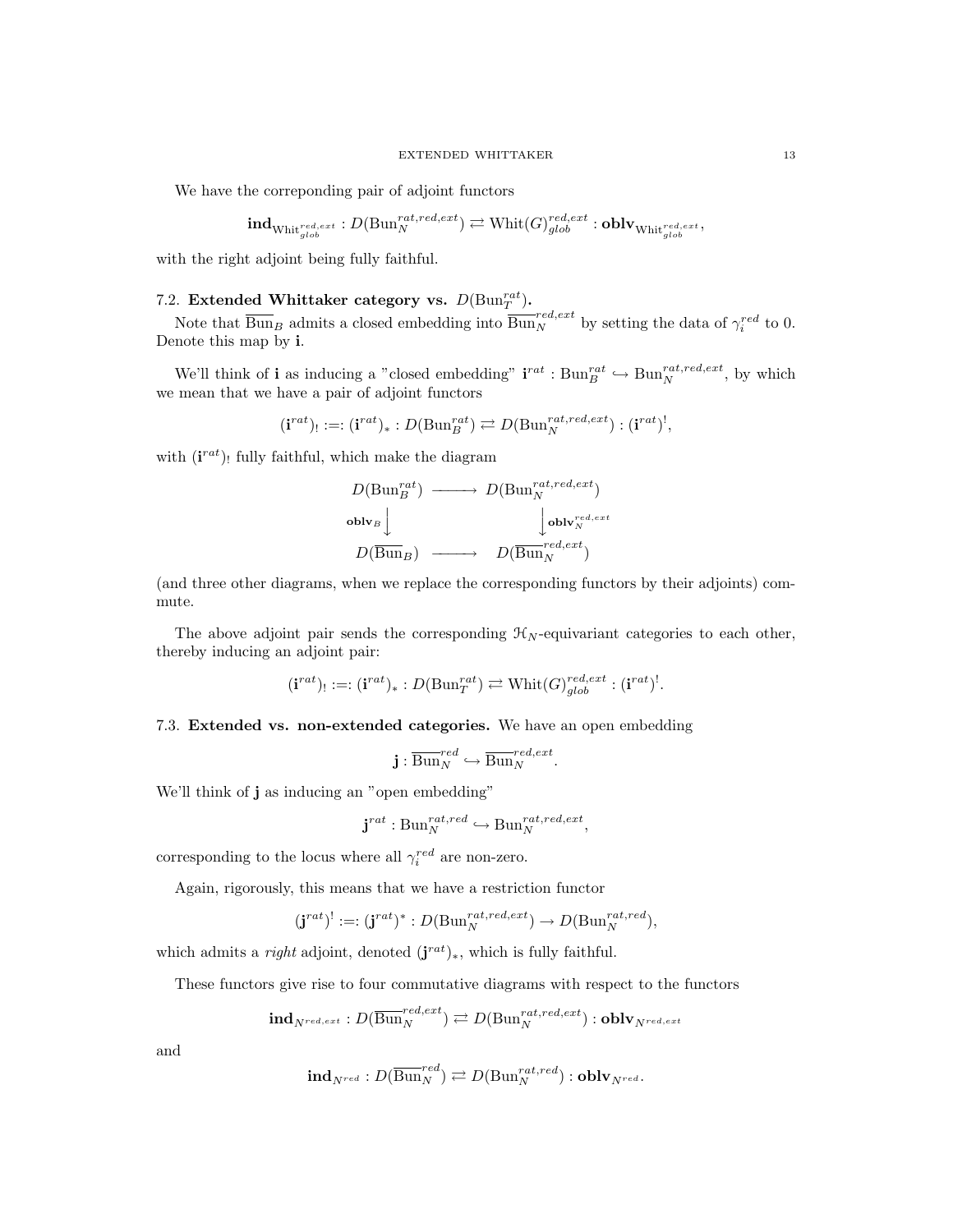7.3.1. The above pair of functors sends the corresponding Whittaker subcategories to each other, so we obtain an adjoint pair:

$$
(\mathbf{j}^{rat})^* : \operatorname{Whit}(G)_{glob}^{red} \rightleftarrows \operatorname{Whit}(G)_{glob}^{red, ext} : (\mathbf{j}^{rat})_*,
$$

with  $(j^{rat})_*$  fully faithful.

We shall now prove:

**Proposition 7.3.2.** The partially defined left adjoint to  $(j^{rat})^!$ , denoted  $(j^{rat})^!$ , is defined on the subcategory  $\text{Whit}(G)_{glob}^{red, ext} \subset D(\text{Bun}_{N}^{rat, red, ext}).$ 

It follows formally from the proposition that  $(j^{rat})$ , sends  $\text{Whit}(G)_{glob}^{red, ext}$  to  $\text{Whit}(G)_{glob}^{red}$ , and is fully faithful, and therefore is a right inverse to  $(j^{rat})^!$ .

*Proof.* The Ran version of the Hecke category, perceived as  $\text{Rep}(\check{G}, \text{Ran}_X, un)$  acts on all the categories involved. This action commutes with the functor  $(j^{rat})^l$ , and since  $\text{Rep}(\check{G}, \text{Ran}_X, un)$ is rigid, it also commutes with  $(j^{rat})$  on the subcategory on which the latter is defined.

It follows from Theorem 5.3.3 that  $\text{Whit}(G)_{glob}^{red}$  is generated under the Hecke action from a single object, namely,  $\mathbf{1}_{\text{Whit}(G)_{glob}^{red}}$ . Hence, it suffices to show that

$$
(\mathbf{j}^{rat})_!\left(\mathbf{1}_{{\rm Whit}(G)_{glob}^{red}}\right)
$$

is defined. But the latter is evidently so, since  $\mathbf{1}_{\text{Whit}(G)_{glob}^{red}}$  is obtained by applying  $\text{ind}_{N}^{red, ext}$ to an object of  $D(\overline{\text{Bun}}_N^{red,ext})$  which is holonomic.

Quasi-Proposition 7.3.3. The functor  $(i^{rat})_* : D(\text{Bun}_T^{rat}) \to \text{Whit}(G)_{glob}^{red, ext}$  admits a left adjoint.

We shall now prove this proposition when  $G$  is of semi-simple rank 1:

*Proof.* For an object  $\mathcal{F} \in \text{Whit}(G)_{glob}^{red, ext}$  consider the distinguished triangle

$$
(\mathbf{j}^{rat})_!\circ(\mathbf{j}^{rat})^!(\mathfrak{F})\to \mathfrak{F}\to \mathfrak{F}_1,
$$

where  $\mathcal{F}_1$  has the property that  $(\mathbf{j}^{rat})^!(\mathcal{F}_1)=0$ .

However, when G is of semi-simple rank 1, the latter means that  $\mathcal{F}_1$  lies in the essential image of  $(i^{rat})_*$ , so the functor  $(i^{rat})^*$  on it is well-defined.

 $\Box$ 

 $\Box$ 

7.4. The functor of coefficient. We have a natural forgetful map of stacks

$$
\mathfrak{r}: \overline{\operatorname{Bun}}_N^{red,ext}\to \overline{\operatorname{Bun}}_B.
$$

Pullback induces a functor

$$
\mathfrak{r}^!:D(\overline{\operatorname{Bun}}_B)\to D(\overline{\operatorname{Bun}}_N^{red,ext}).
$$

We'll think of  $\mathfrak r$  as inducing a map of "stacks"  $\text{Bun}_N^{rat, red, ext} \to \text{Bun}_B^{rat}$ . Rigorously, we mean that there is a canonically defined functor

$$
(\mathfrak{r}^{rat})^!: D(\mathrm{Bun}_B^{rat}) \to D(\mathrm{Bun}_N^{rat, red, ext}),
$$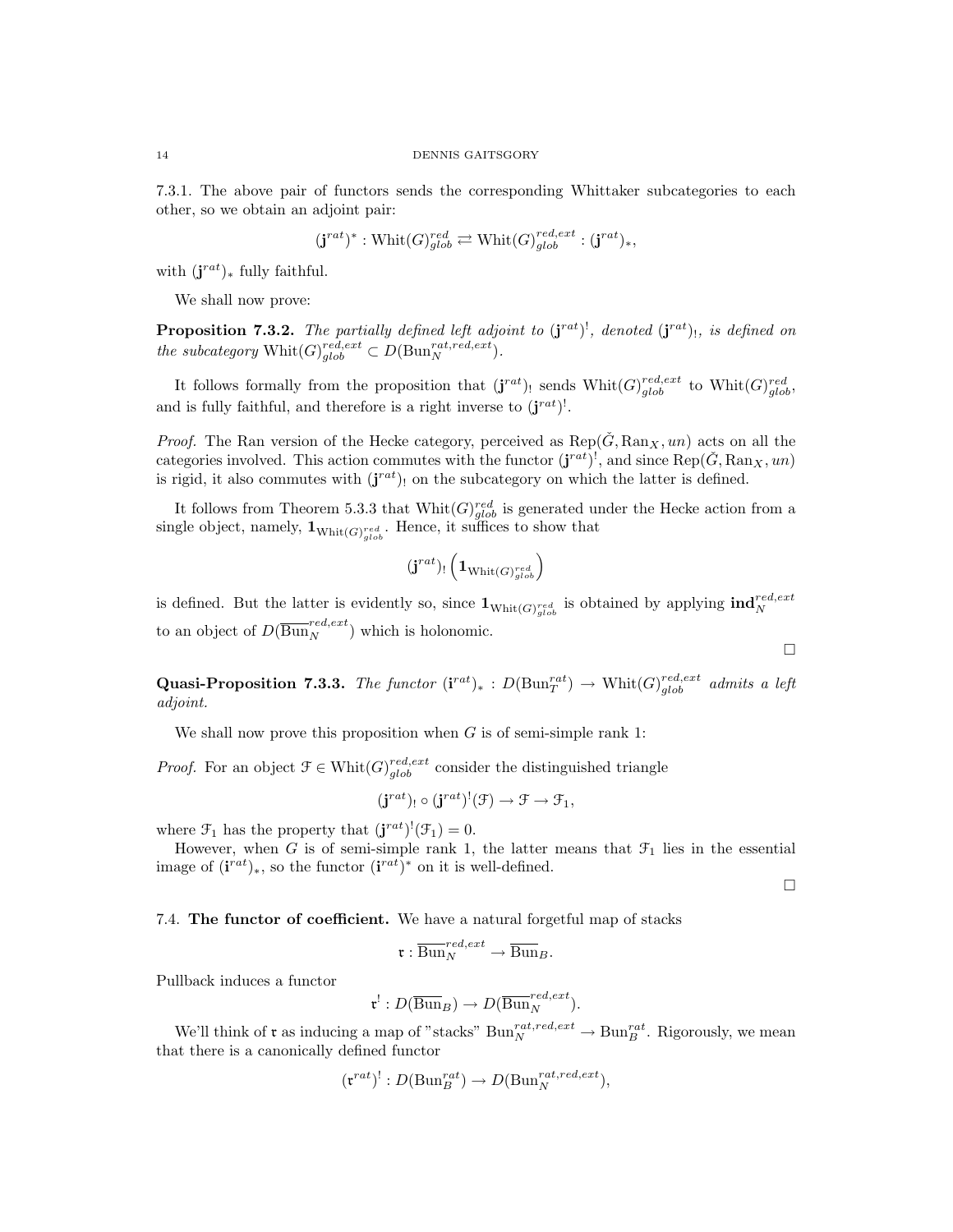which makes the diagram

$$
D(\text{Bun}_{B}^{rat}) \xrightarrow{(\mathbf{r}^{rat})^!} D(\text{Bun}_{N}^{rat, red, ext})
$$
\n
$$
\text{oblv}_{B} \downarrow \qquad \qquad \downarrow \text{oblv}_{N}^{red, ext}
$$
\n
$$
D(\overline{\text{Bun}}_{B}) \xrightarrow{\mathbf{r}^!} D(\overline{\text{Bun}}_{N}^{red, ext})
$$

commute, as well as the other diagram with the vertical arrows given by  $\text{ind}_B$  and  $\text{ind}_N^{red, ext}$ , respectively.

We define the functor

$$
\mathsf{coeff}^{red,ext}: D(\mathrm{Bun}_G) \to \mathrm{Whit}(G)_{glob}^{red,ext}
$$

as the composition

$$
\mathsf{coeff}^{red,ext} := \mathbf{ind}_{\mathrm{Whit}^{red,ext}, glob} \circ (\mathfrak{r}^{rat})^! \circ (\mathfrak{p}^{rat})^!
$$

.

The composition

$$
\mathsf{coeff}^{red} := (\mathbf{j}^{rat})^! \circ \mathsf{coeff}^{red, ext} : D(\mathrm{Bun}_G) \to \mathrm{Whit}(G)_{glob}^{red}
$$

is the usual Whittaker coefficient functor.

Note that the composition

$$
(\mathbf{i}^{rat})^! \circ \mathrm{coeff}^{red,ext} : D(\mathrm{Bun}_G) \to D(\mathrm{Bun}_T^{rat})
$$

coincides with the functor  $CT^{rat}$ .

Quasi-Proposition 7.4.1. The functor coeff<sup>red, ext</sup> admits a left adjoint.

We'll denote this left adjoint functor by  $Poinc_1^{red, ext}$ . The composition

$$
\mathsf{Poinc}_!^{red} := \mathsf{Poinc}_!^{red, ext} \circ (\mathbf{j}^{rat})_! : \mathsf{Whit}(G)_{glob}^{red} \to D(\mathsf{Bun}_G),
$$

which is the left adjoint of  $\text{coeff}^{red}$  is the usual functor of Poincaré series.

We'll now prove this theorem when  $G$  is of semi-simple rank 1.

*Proof.* As in the proof of Theorem 7.3.3, it suffices to show separately that  $Poinc_1^{red}$  is welldefined, and that the left adjoint to  $CT^{rat}$  is well-defined. The latter was discussed in Sect. 3.2. The former follows as in the proof of Proposition 7.3.2.

 $\Box$ 

7.5. Fully faithfulness. The key of our approach to Geometric Langlands in the case of  $GL_n$ is the following statement:

**Quasi-Theorem 7.5.1.** For  $G = GL_n$ , the functor coeff<sup>red, ext</sup> is fully faithful.

We do not know whether a similar statement holds for other reductive group.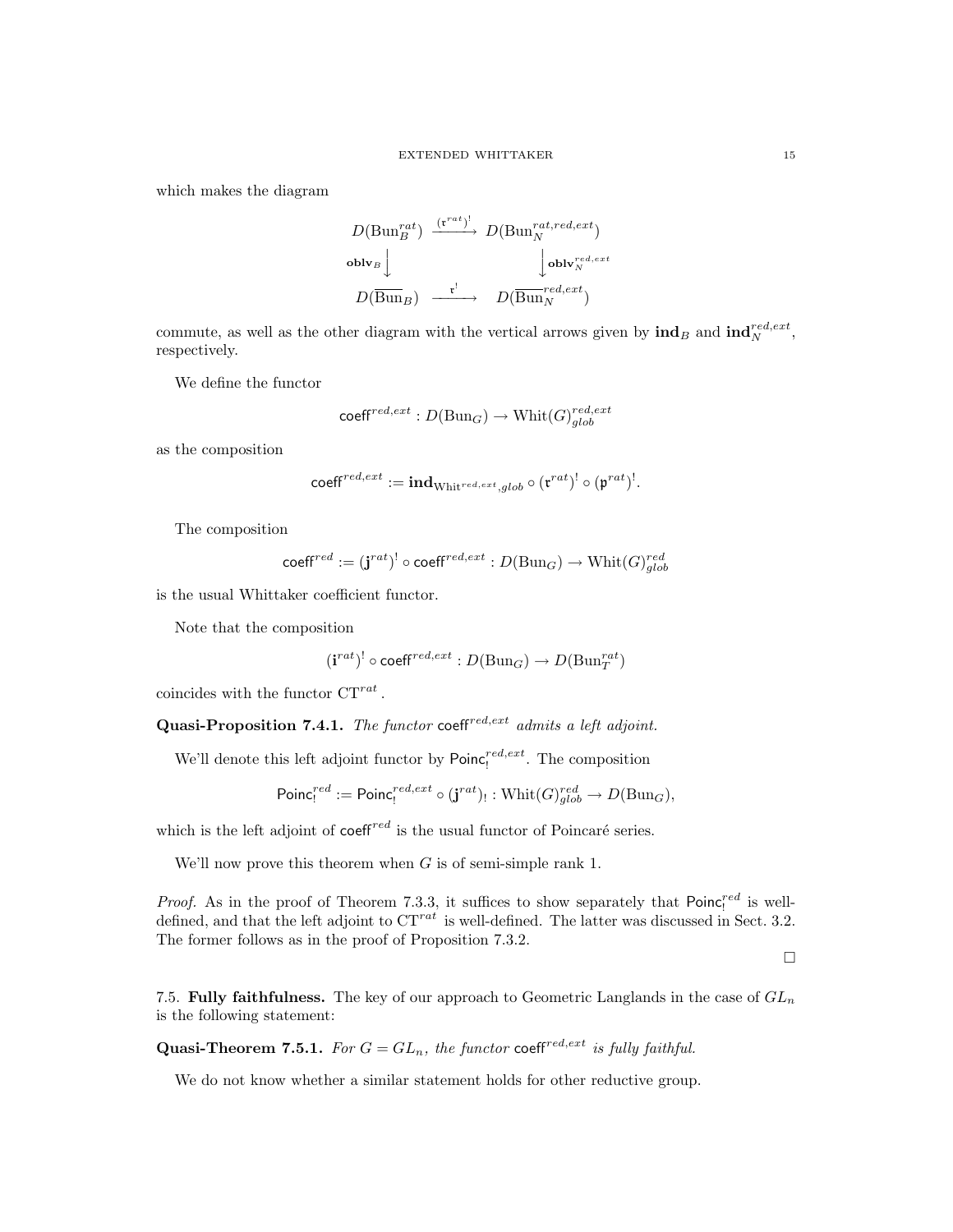7.5.2. Let's perform one step toward the proof of Theorem 7.5.1.

For a reductive group G and a parabolic P one defines the category  $D(\text{Bun}_P^{rat})$  along the same lines as  $D(\text{Bun}_B^{rat})$  (using a partial Plücker data). We have a pair of adjoint functors

$$
(\mathfrak{p}_{P}^{rat})_{!}:D(\mathrm{Bun}_{B}^{rat})\rightleftarrows D(\mathrm{Bun}_{G}):(\mathfrak{p}_{P}^{rat})^{!},
$$

and as in Theorem 1.3.1, we have:

**Quasi-Theorem 7.5.3.** The functor  $(\mathfrak{p}_P^{rat})^!$  is fully faithful.

We now take  $G = GL_n$ , and P to be the parabolic  $(n-1, 1)$ . The following assertion "should" be proved by the classical procedure of iterative Fourier transforms:

Quasi-Theorem 7.5.4. There exists an equivalence of categories

$$
D(\mathrm{Bun}_P^{rat}) \simeq \mathrm{Whit}(G)_{glob}^{red, ext}.
$$

The composition

$$
D(\mathrm{Bun}_G)\stackrel{(\mathfrak{p}_P^{rat})^!}{\longrightarrow} D(\mathrm{Bun}_P^{rat})\to \mathrm{Whit}(G)_{glob}^{red,ext}
$$

is the functor coeff<sup>red,ext</sup>.

Evidently, the above two theorems imply Theorem 7.5.1.

### 8. Gluing the extended Whittaker, and the spectral picture

The material of this section doesn't have a classical analog.

We'd like to describe the category  $\text{Whit}(G)_{glob}^{red, ext}$  as glued from its subcategories such as Whit $(G)_{glob}^{red}$  and  $D(\text{Bun}_T^{rat})$ , given by the "strata" of  $\text{Bun}_N^{rat, red, ext}$ , determined by the pattern of which of the maps  $\gamma_i^{red}$  vanish.

The gluing data is given by functors between these catgories, such as

$$
(\mathbf{i}^{rat})^! \circ (\mathbf{j}^{rat})_! : \text{Whit}(G)_{glob}^{red} \to D(\overline{\text{Bun}}_T).
$$

8.1. The gluing data for semi-simple rank 1. Let us observe that when  $G$  is of semi-simple rank 1, there are "only two strata" in  $\text{Bun}_{N}^{rat, red, ext}$ , namely  $\text{Bun}_{B}^{rat}$  and  $\text{Bun}_{N}^{rat, red, ext}$ , so the category Whit $(G)_{glob}^{red, ext}$  is completely described by the functor  $(i^{rat})! \circ (j^{rat})!$ .

Indeed,  $D(\text{Bun}_N^{rat, red, ext})$  can be identified with the category, whose objects are triples  $(\mathcal{F}_1, \mathcal{F}_2, \alpha)$ , where  $\mathcal{F}_1 \in \text{Whit}(G)_{glob}^{red}$ ,  $\mathcal{F}_2 \in D(\text{Bun}_T^{rat})$ ,

$$
\alpha \in \mathrm{Hom}_{D(\mathrm{Bun}^{rat}_{T})}\left((\mathbf{i}^{rat})^! \circ (\mathbf{j}^{rat})_{!}(\mathcal{F}_1), \mathcal{F}_2\right).
$$

Morphisms are morphisms between triples in a natural sense.

For groups of higher semi-simple rank, the category  $\text{Whit}(G)_{glob}^{red, ext}$  is described by a diagram of such functors for all pairs of parabolics contained in one another.